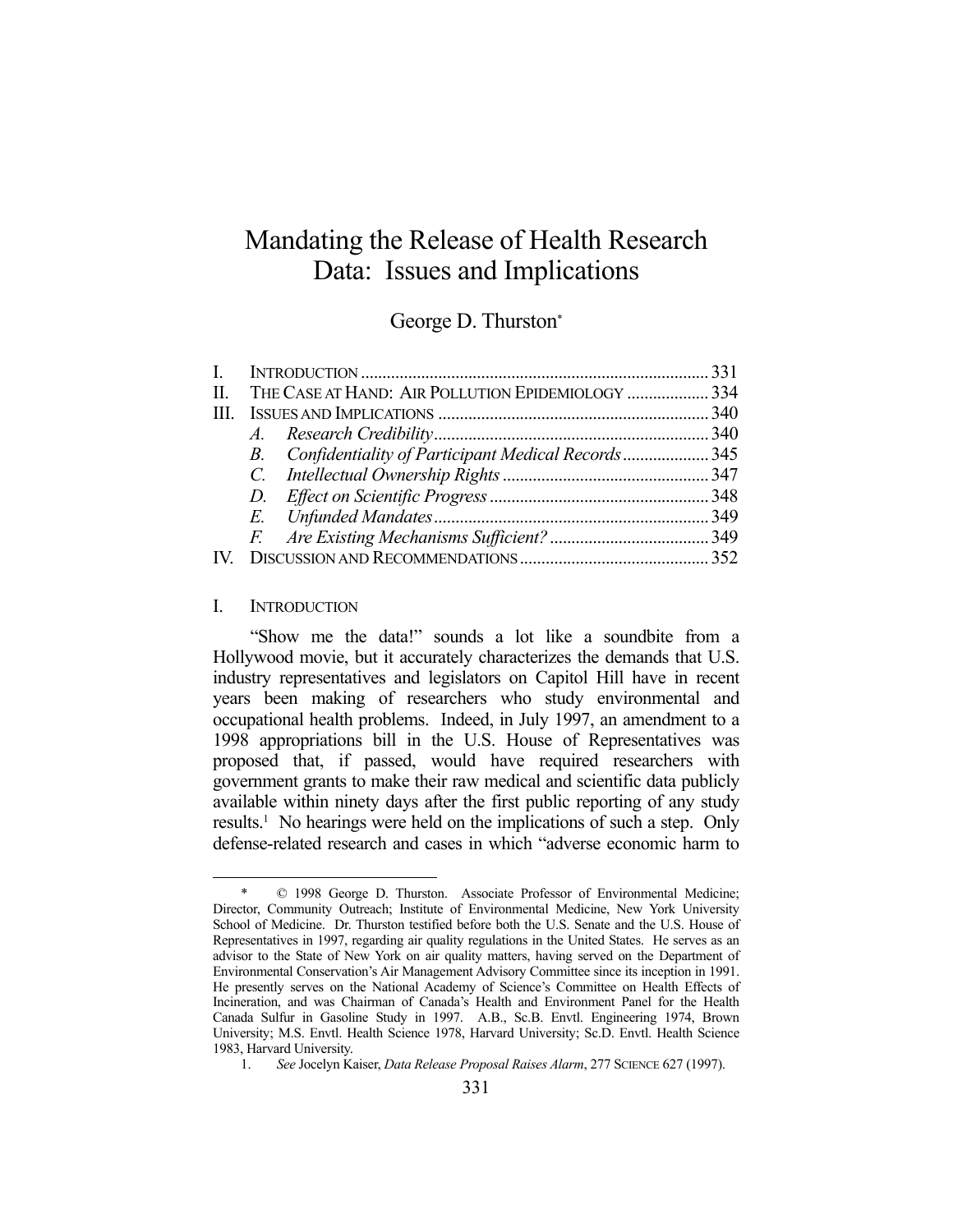commercial proprietary interests . . . would result" would have been exempted from this blanket data release mandate.<sup>2</sup> Is this proposal to mandate a blanket release of federally funded research data a necessary and worthwhile solution to a real problem that is impeding the advance of scientific knowledge? Or, alternatively, are the cries for Congress to take such an action merely a manifestation of vested interests' attempts at undermining the credibility of researchers who publish results that run counter to their financial interests?

 According to the journal *Science*, the data release amendment proposed by Representative Robert B. Aderholt (R-AL) was, in part, a response by Congress to industry demands for data from Harvard School of Public Health air pollution studies, the results of which were at the center of proposed new air pollution regulations.<sup>3</sup> The studies' authors objected to making their raw research data publicly available because it would violate the crucial confidentiality agreements they had made with study subjects to protect their individual privacy.<sup>4</sup> Although these Harvard researchers were willing to share the data with other scientists when that confidentiality could be protected, they were not willing to capitulate to unrestricted release of the personal health records.<sup>5</sup> In the end, this particular congressional amendment was defeated by a vote of nineteen to thirty-four.6 Discussion of such a measure, however, will no doubt surface on the Hill again in the near future, as demands for congressional action are likely to continue due to other regulatory measures being questioned by industry. It is therefore important to air both the issues involved in, and the implications of, such a mandate for the release of federally funded health effects research data.

 At first glance, this proposal may seem to be a simple and straightforward idea. The basic logic behind the proposal, apparently, was that the data collection was paid for, at least in part, by the government, therefore it should be available to the public and to anyone else who wishes to evaluate it further. In a cover letter to his colleagues in the House, the sponsor of the amendment stated that "the federal government does not have a standardized government-wide process for making research data available for independent review. My amendment seeks to remedy this while still allowing for a limited number of

 <sup>2.</sup> *Amendment to Treasury, Postal Service, and General Government Appropriations Bill, 1998* (offered by Rep. Robert B. Aderholt (R-AL), July 25, 1997) (rejected July 31, 1997) [hereinafter *Amendment to Treasury Bill*].

 <sup>3.</sup> *See* Jocelyn Kaiser, *Government Grants: Academia Wins a Round on Raw Data*, 277 SCIENCE 758 (1997).

 <sup>4.</sup> *See id*.

 <sup>5.</sup> *See id.*

 <sup>6.</sup> *See* H.R.REP. No. 105-240 (1997).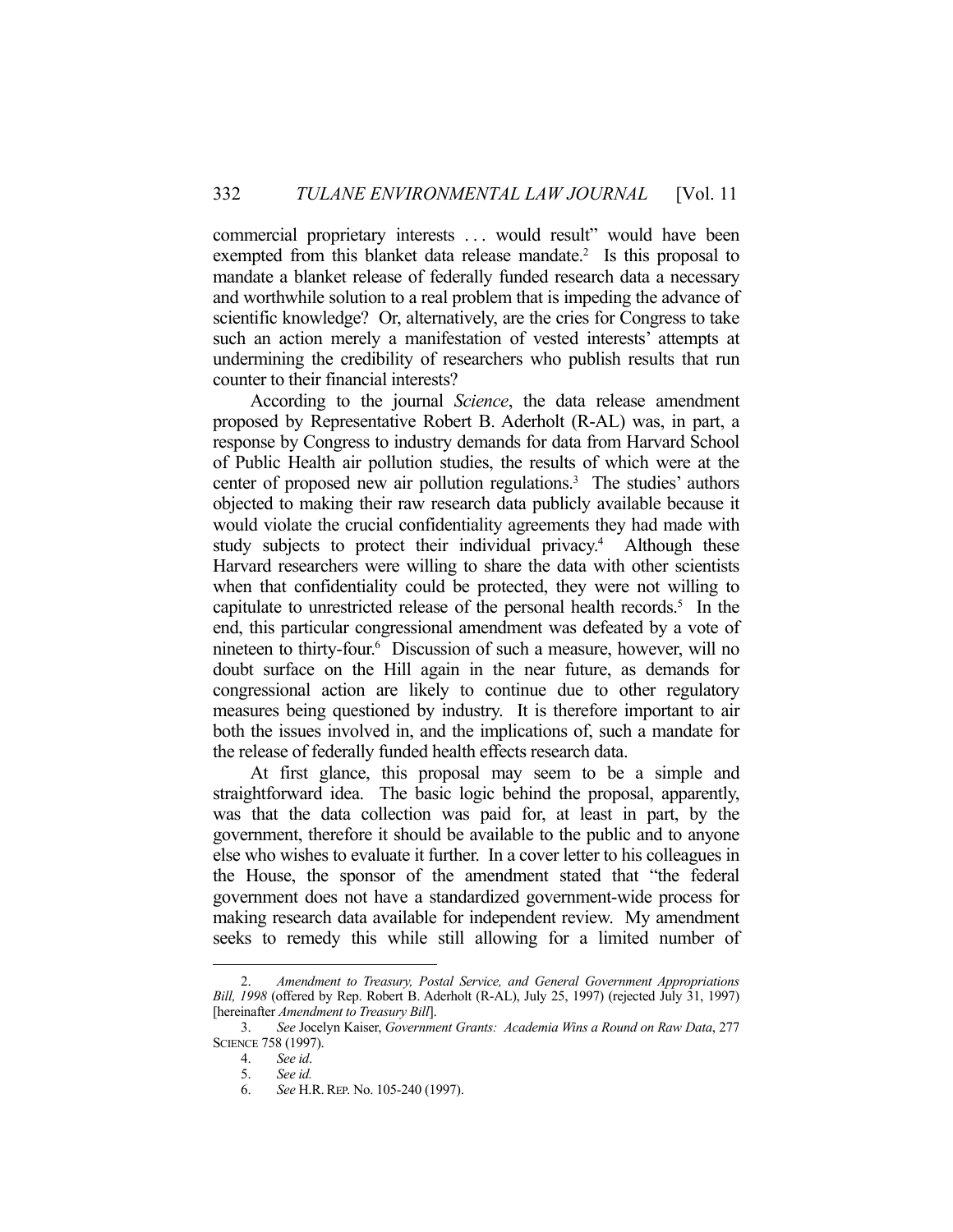exceptions .... I strongly believe that sunshine is the best antiseptic."<sup>7</sup> In addition, the argument has been made that government regulations that are based upon federally funded health research might cost billions of dollars to affected businesses and industries.<sup>8</sup> Accordingly, it is important to make doubly sure that the research is right. Thus, there were some seemingly plausible rationales for such a measure, however, practicality and ethical concerns quickly arose.

 In the days that followed the congressional proposal, numerous confidentiality, logistical, and fairness objections came to light from other legislators, the Clinton Administration, and the nation's research universities.<sup>9</sup> Representative George E. Brown, Jr. (D-CA), ranking minority member of the House's Science Committee, expressed his "deep concern" that "the amendment as drafted would create significant legal uncertainties and substantial and unnecessary costs for scientists, research universities, high tech industries, and federal agencies."10 In addition, the White House Office of Management and Budget enumerated potential problems, including the impeding of commercial agreements and the risk of problems if the data were not analyzed correctly by others unfamiliar with the data collection process.<sup>11</sup>

 This Article provides a detailed consideration of the ongoing data access debate in the context of the United States Environmental Protection Agency's (EPA or the Agency) recent air pollution regulations and the research upon which they are based, followed by a discussion of the key issues surrounding the data access debate in general. These key issues include the potential effects of a mandate requiring the release of health research data on: (1) the scientific credibility of the research involved, (2) the confidentiality of research participants' medical records, (3) the intellectual ownership of research ideas and their results, and (4) the speed of research progress in the medical and public health fields. Information from past cases of data release demands and their aftermath are supplied as examples. Consideration is then given to whether there are sufficient deficiencies in the current practices of scientific assessment and data sharing that warrant such government mandated intervention

 <sup>7.</sup> Letter from Rep. Robert B. Aderholt (R-AL) to the House of Representatives (July 24, 1997) (on file with author).

 <sup>8.</sup> *See* Madeleine Jacobs, *EPA Should Take a Breather*, CHEM. & ENG. NEWS, Apr. 14, 1997, at 5; *see also* Philip H. Abelson, *Proposed Air Pollutant Standards*, 277 SCIENCE 15 (1997); Jocelyn Kaiser, *Showdown Over Clean Air Standards*, 277 SCIENCE 466 (1997).

 <sup>9.</sup> *See* Kaiser, *supra* note 3, at 758.

 <sup>10.</sup> Letter from Rep. George E. Brown, Jr. (D-CA), Ranking Minority Member, House of Representatives Science Committee, to Rep. Bob Livingston (R-LA), Chairman, House Committee on Appropriations (July 28, 1997) (on file with author) [hereinafter Brown Letter].

 <sup>11.</sup> *See* Kaiser, *supra* note 3, at 758.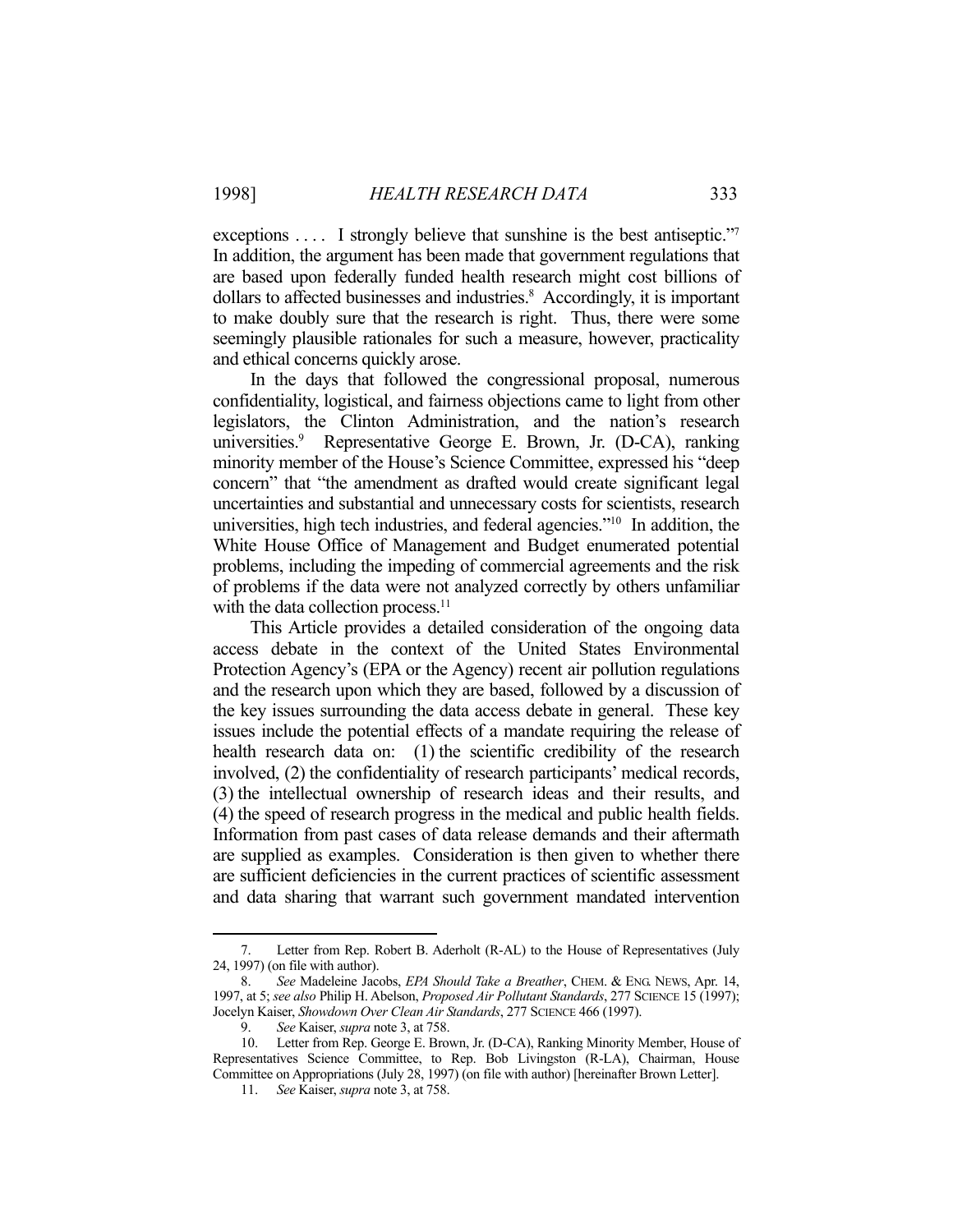into medical and public health research, or whether the side-effects of this proposed solution are worse than the initially perceived problems. Finally, alternative approaches to addressing the question of the validity of published scientific research are also proposed.

# II. THE CASE AT HAND: AIR POLLUTION EPIDEMIOLOGY

 The National Ambient Air Quality Standards (NAAQS), the cornerstone of the nation's air pollution control program, are aimed at establishing air quality requirements sufficient to protect public health and welfare.<sup>12</sup> The Clean Air Act  $(CAA)^{13}$  and its Amendments<sup>14</sup> require that these national air quality standards be set at a level stringent enough to protect the health of the public, with an adequate margin of safety.<sup>15</sup> The CAA Amendment of 1977, as adopted by Congress, requires that each of the NAAQS be reviewed by the EPA at least every five years in order to determine whether the NAAQS are still appropriately protective of public health and welfare based on the most recent research information.<sup>16</sup> Revisions of the NAAQS by the EPA Administrator are based upon scientific air quality criteria documents that are prepared by the EPA for the air pollutant under review and subsequently reviewed by an independent scientific advisory panel, the Clean Air Scientific Advisory Committee (CASAC).17

 In 1979, upon review of the nation's photochemical oxidants standard, the EPA relaxed the ozone  $(O_3)$  NAAQS from a once-per-year, one-hour maximum of 80 parts per billion (ppb) up to 120 ppb, due to a lack of published information supporting the then existing standard.<sup>18</sup> Ozone is a secondary pollutant, or one that is formed in the atmosphere in the presence of sunlight from precursor pollutants, most notably nitrogen oxides and hydrocarbons that are emitted by a variety of sources, including automobiles, coal-fired power plants, and industry.19 This

 <sup>12.</sup> *See* Clean Air Act § 109, 42 U.S.C. § 7409 (1994).

 <sup>13.</sup> *See* CAA §§ 101-618, 42 U.S.C. §§ 7401-7671*q*.

 <sup>14.</sup> *See* Clean Air Act Amendments of 1966, Pub. L. 89-675, 80 Stat. 954; Clean Air Amendments of 1970, Pub. L. No. 91-604, 84 Stat. 1676; Clean Air Act Amendments of 1977, Pub. L. No. 95-95, 91 Stat. 685; Clean Air Act Amendments of 1990, Pub. L. No. 101-549, 104 Stat. 2399 (codified as amended in scattered sections of 42 U.S.C.).

 <sup>15.</sup> *See* CAA § 109(d), 42 U.S.C. § 7409(d).

 <sup>16.</sup> *See* CAA Amendments of 1977, Pub. L. No. 95-95, 91 Stat. 385 (codified as amended in scattered sections of 42 U.S.C.).

 <sup>17.</sup> *See* CAA § 109(d), 42 U.S.C. § 7409(d).

 <sup>18.</sup> *See* National Ambient Air Quality Standards for Ozone, 44 Fed. Reg. 8201, 8204 (1979).

 <sup>19.</sup> *See Review of EPA's Proposed Ozone and Particulate Matter NAAQS Revisions— Part 2 Before the Subcomm. on Health and Environment and the Subcomm. on Oversight and Investigations of the House Comm. on Commerce*, 105th Cong. 146 (1997) (prepared statement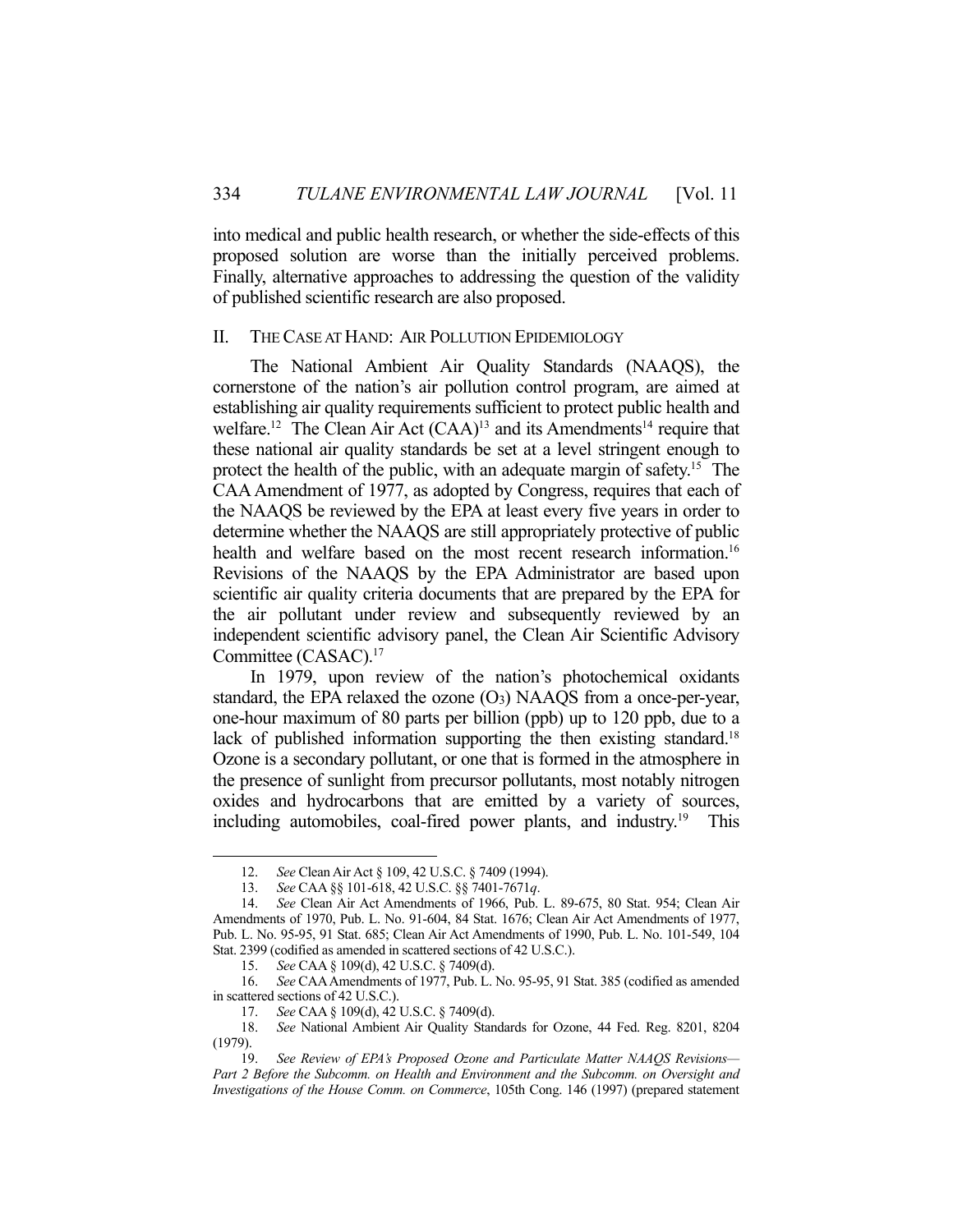standard remained in effect until 1997, when the EPA, after a long and extensive review of both new epidemiological and controlled pollutant exposure health studies, determined that the ozone NAAQS should be tightened back to a value of 80 ppb, but averaged over eight hours and allowing as many as three violations per year.<sup>20</sup> This new standard is therefore less protective than the once-per-year 80 ppb one-hour maximum standard in effect before 1979, but somewhat more protective than the pre-1997, 120 ppb one-hour maximum standard.

 In 1997, the EPA also determined, after a similar extensive scientific review process, that the particulate matter (PM) NAAQS should also be modified to better protect the public health.21 Fine PM (i.e., small particulate matter) is primarily composed of two components: carbonaceous primary particles, or soot, emitted directly from combustion sources such as diesel buses, coal and oil-fired power plants, and other industries; and, secondary particles formed in the atmosphere from gaseous pollutants such as sulfur dioxide and nitrogen oxides emitted from sources such as coal-fired power plants, automobiles, and industry.22 In the case of PM, it was decided that a new standard was needed which focused on fine particles less than  $2.5$  micrometers in diameter (PM $_{2.5}$ ), which are particles small enough to reach deep into the human lung and most likely to have the highest concentrations of especially toxic PM components (e.g., acids, lead, arsenic, etc.).23

 The implementation of these new air quality standards will require various businesses and industries to control their companies' air pollution emissions of gases and particles that some fear may cost large sums of money. This fear has caused those potentially affected parties to scrutinize the new standards intensely, and many of them have collectively or individually objected to the standards.<sup>24</sup> Partially in response to these industry concerns, Congress held numerous hearings on the new standards, including the consideration of bills to block the new standards.<sup>25</sup> However, no Congressional action has been taken to date to reverse the new air quality standards.

of Dr. George D. Thurston, Assoc. Prof., Dep't of Envtl. Medicine, New York University School of Medicine) [hereinafter *Thurston Testimony*].

 <sup>20.</sup> *See* National Ambient Air Quality Standards for Ozone, 62 Fed. Reg. 38,856, 38,856- 96 (1997) (to be codified at 40 C.F.R. pt. 50).

 <sup>21.</sup> *See* National Ambient Air Quality Standards for Particulate Matter, 62 Fed. Reg. 38,652, 38,652-711 (1997) (to be codified at 40 C.F.R. pt. 51).

 <sup>22.</sup> *See Thurston Testimony*, *supra* note 19, at 146.

 <sup>23.</sup> *See Clean Air Act: Ozone and Particulate Matter Standards*, *Hearings Before the Subcomm. on Clean Air, Wetlands, Private Property, and Nuclear Safety and the Comm. of Environment and Public Works*, 105th Cong. 138 (1997) [hereinafter *Hearings*].

 <sup>24.</sup> *See* Air Quality Standard Coalition, News Release (Nov. 25, 1996).

 <sup>25.</sup> *See* S. 1084, 105th Cong. (1997); H.R. 1984, 105th Cong. (1997).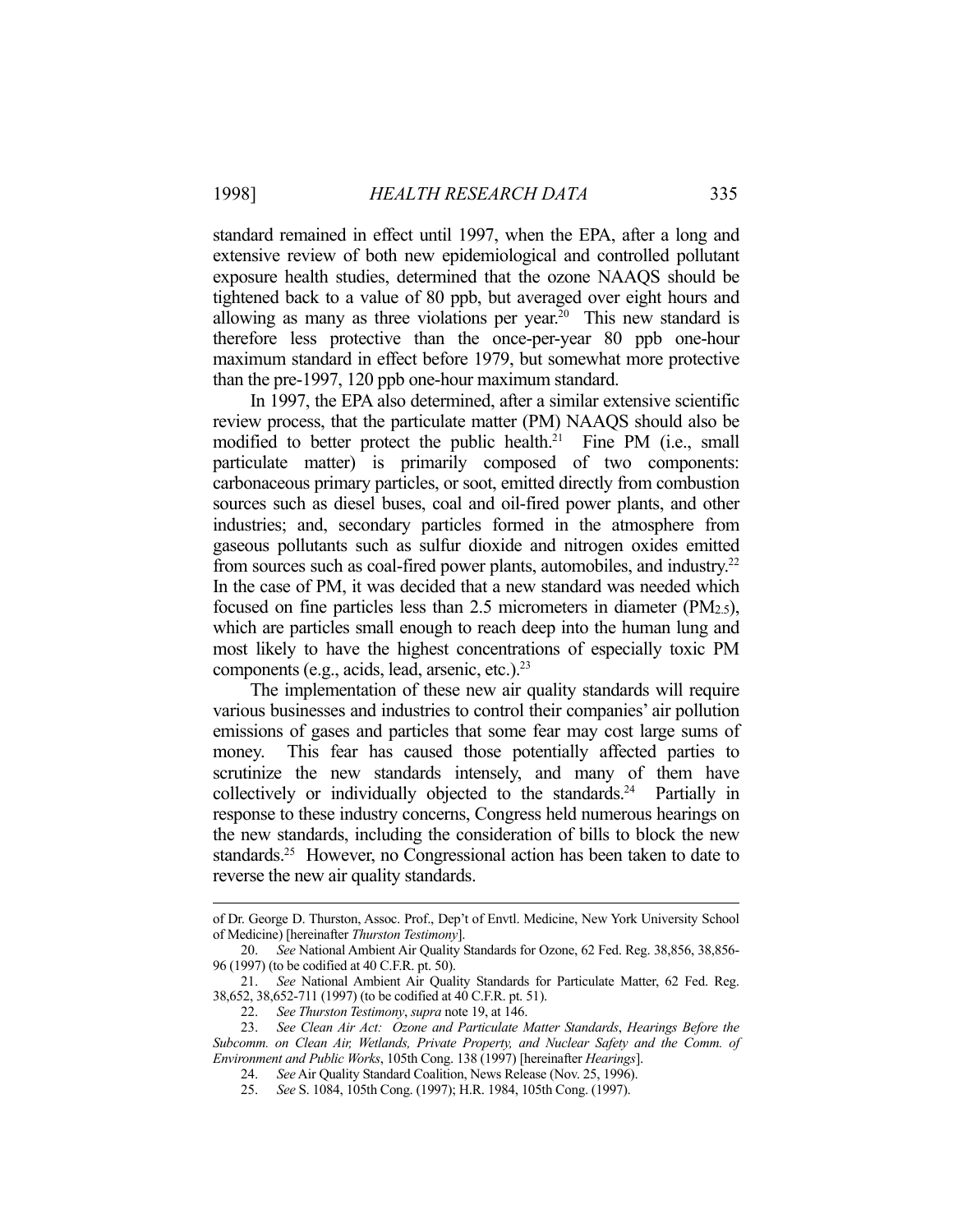During the period when the EPA developed the new standards, demands surfaced for the release of the underlying health and scientific data upon which the key epidemiological pollution-health effects studies were based to set the new standards. In particular, in May 1994, Dr. George T. Wolff, a scientist for General Motors and the Chair of CASAC at that time, and Dr. Roger O. McClellan, the President of the Chemical Industry Institute of Toxicology (CIIT) and a former chair of CASAC, sent a letter to EPA Administrator Carol Browner asking that the EPA make demands for data and for data reanalyses.<sup>26</sup> However, neither Wolff nor McClellan indicated any scientific wrong-doing on the part of investigators in their letter.<sup>27</sup> Although this issue and the sending of a letter were discussed at a CASAC meeting, the Wolff and McClellan letter was not sent as a result of a consensus of the entire CASAC panel that the EPA should request such data, but at the initiative of these two specific CASAC panel members.<sup>28</sup> During congressional hearings in early 1997, these two scientists testified in opposition to the EPA's proposed PM2.5 standard, with Wolff stating that "I can't endorse the present proposal,"29 and McClellan stating that "the serious shortcomings in the scientific data on PM2.5 and PM10 led me to not support the promulgation of either an annual or a 24-hour PM2.5 standard."30 The Wolff and McClellan letter to the EPA stated that:

several recent published reports have indicated effects on both morbidity and mortality at about the level of the current PM<sub>10</sub> standard. In some cases, the analyses are extremely complex because of the need to correct a wide range of potential confounders, such as temperature, cigarette smoking and other pollutants .... It is crucial that two or more groups analyze the same key data sets linking exposure and morbidity/mortality response to verify the adequacy of the complex analyses and that different analysts using the same data reach similar conclusions . . . . The EPA should take the lead in requesting that investigators make available the primary data sets being analyzed so that others can validate the analyses.<sup>31</sup>

 In 1997, the Air Quality Standards Coalition (AQSC), in a submission to the EPA during the proposed  $O_3$  and  $PM_{2.5}$  NAAQS

 <sup>26.</sup> *See* Letter from George T. Wolff, Ph.D., Chair, Clean Air Scientific Advisory Committee, and Roger O. McClellan, D.V.M., Past Chair, Clean Air Scientific Advisory Committee, to Carol Browner, Administrator, EPA (May 16, 1994) (on file with author) [hereinafter Wolff Letter].

 <sup>27.</sup> *See id*.

 <sup>28.</sup> EPA SCIENCE ADVISORY BOARD, CLEAN AIR SCIENTIFIC ADVISORY COMMITTEE, SO2 CLOSURE & PARTICULATE MATTER, TRANSCRIPT OF PROCEEDINGS 169-70 (Apr. 12, 1994) (on file with author).

 <sup>29.</sup> *Hearings*, *supra* note 23, at 38 (testimony of Dr. George T. Wolff).

 <sup>30.</sup> *Id*. at 139 (testimony of Dr. Roger O. McClellan).

 <sup>31.</sup> Wolff Letter, *supra* note 26.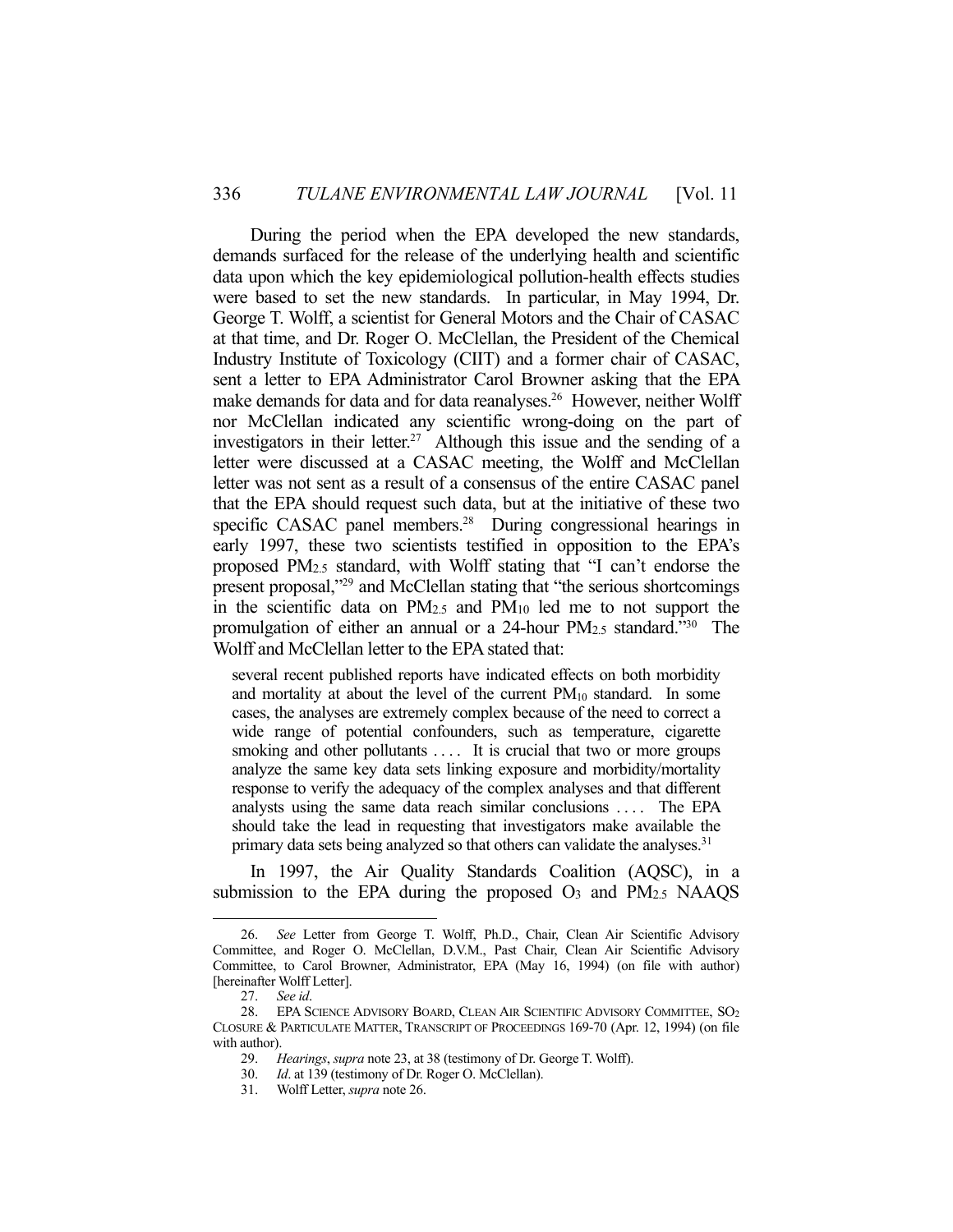<u>.</u>

comment period, cited the letter from Drs. Wolff and McClellan as a basis for requesting the data from the key Harvard "Six Cities" Studies. The AQSC submission requested that the studies be made "available in the rulemaking docket for assessment by other investigators and request EPA to reaffirm the existing PM standards until such time that these assessments are completed."32 In its literature, the AQSC describes itself as "a broad-based coalition whose membership includes more than 500 corporations, associations and interest groups," whose goal is "to assure that the . . . [EPA] makes scientifically . . . sound decisions as it reviews the National Ambient Air Quality Standards for ozone and particulate matter."<sup>33</sup> However, the AQSC is described elsewhere as "a group of oil, steel, trucking, agricultural and auto companies, formed last July [1996] to fight the EPA's newly proposed air quality standards."34 Thus, among the members of the AQSC are auto manufacturers, an industry group that includes General Motors, as well as oil companies and chemical manufacturers, two sectors well represented in the list of companies supporting the CIIT.<sup>35</sup> Indeed, CIIT's financial supporters include the Chemical Manufacturers Association, Chevron Corporation, Ethyl Corporation, Exxon Corporation, Texaco Inc., and Unocal Corporation.<sup>36</sup> In addition, the Mobil Corporation ran advertisements on the editorial pages of U.S. newspapers critical of the EPA proposal, including one ad stating that "data from a key study—the Harvard 'Six Cities'—has never been made public, despite repeated requests from scientists over a threeyear period."37 Thus, the most pointed demands for these studies' data have most often come from individuals and organizations either directly or indirectly supported by companies expected to be adversely affected by the new air standards based on those studies.

 These recent demands for data release and reanalysis of the Harvard work have largely ignored the fact that these same Harvard researchers and their data have previously been reviewed for scientific integrity by the National Institutes of Health (NIH), Office of Scientific Integrity

 <sup>32.</sup> Letter from Charles J. DiBona, President, American Petroleum Institute, and Andrew Card, President, American Automobile Manufacturers Association, Air Quality Standards Coalition Co-Chairs, to EPA Air Docket Section, Docket No. A-95-54(PM) (Mar. 12, 1997) <http://www.nam.org/bulletin/RER/rercmt.html>.

 <sup>33.</sup> Air Quality Standard Coalition, News Release (Nov. 25, 1996).

<sup>34.</sup> Hanna Rosin, *Shades of Gray: St. Boyden's Unholy Money Trail*, 216 THE NEW REPUBLIC 21 (1997).

 <sup>35.</sup> *See* National Association of Manufacturers Air Quality Standards Coalition (1998) (visited Apr. 29, 1998) <http://www.nam.org/air.html>.

 <sup>36.</sup> *See* Chemical Industry Institute of Toxicology Supporting Companies (1998) (visited Apr. 29, 1998) <http://www.ciit.org/SUPPC/suppc.html>.

 <sup>37.</sup> Mobil Corporation, *EPA: Let Science Do Its Job* (visited May 15, 1997) <http://www.mobil.com/this/news/opeds/970515\_oped.html>.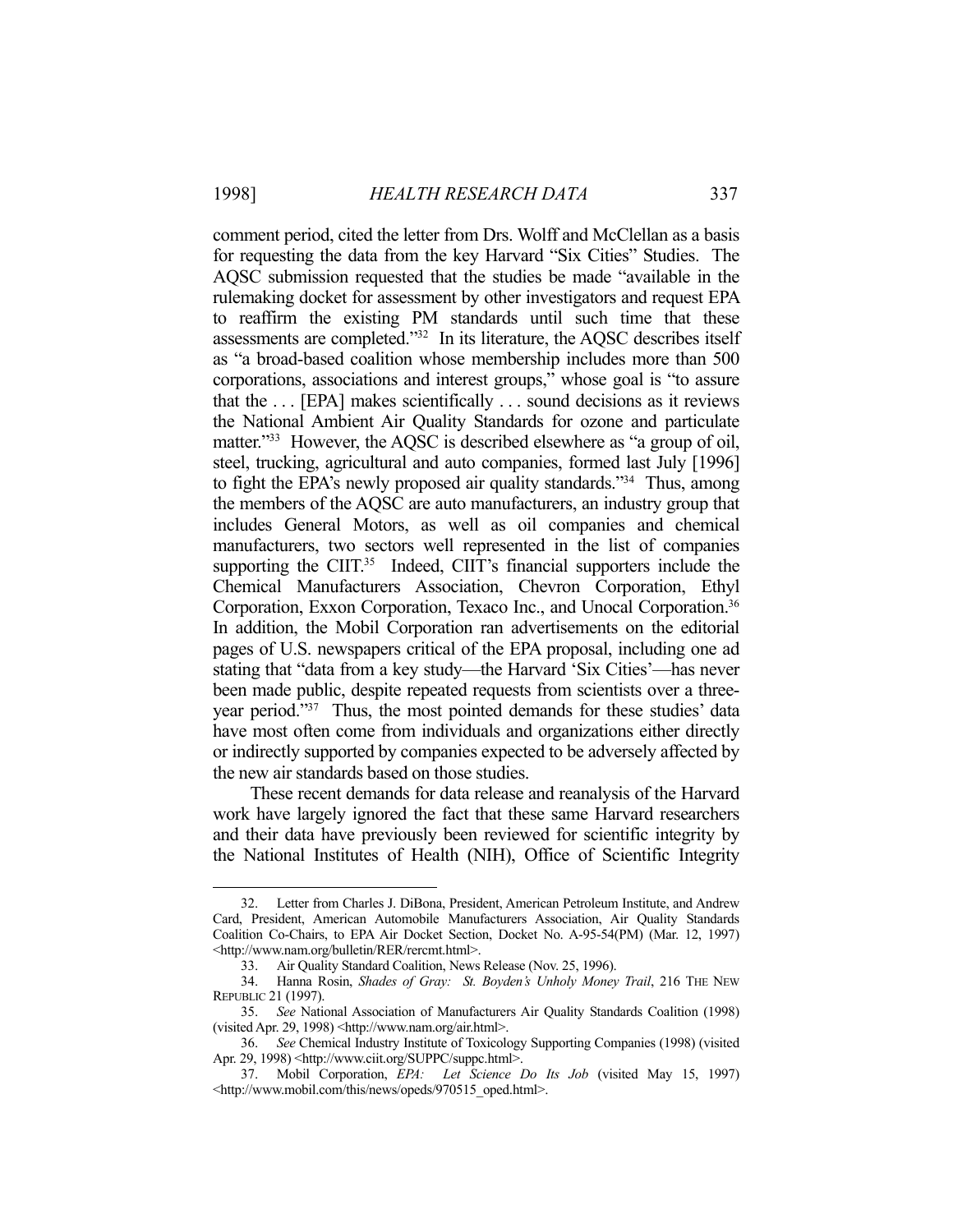(OSI), and the Health Effects Institute (HEI) and were cleared of any misconduct or scientifically inappropriate analyses.<sup>38</sup> The OSI investigation, which was the result of separate accusations raised in the mid-1980s, found that "there is no basis whatsoever for the allegations of serious errors and gaps in the database," and that "the quality control program of the Six Cities Studies considerably surpasses that of most continuously operating monitoring programs."<sup>39</sup> Furthermore, the HEI, which receives one-half of its fiscal support from the automotive industry and one-half from the U.S. government, subsequently commissioned an extensive reevaluation of the data and research methods of the Harvard team in conducting time-series analyses of various U.S. cities' daily records of mortality and PM pollution.<sup>40</sup> The HEI review found that the reanalysis results "agree closely with the earlier conclusions that particulate air pollution is tied to increased risk of death, even when weather and other pollutants are taken into account."<sup>41</sup> Thus, the Harvard researchers have in fact provided their data for evaluations in the past, and these previous evaluations have consistently confirmed the validity of their data and analytical methods.

 However, in response to the continuing demands for the Harvard researchers' air pollution studies' data, Mary Nichols, then the EPA's Assistant Administrator for Air and Radiation, sent letters to Drs. Joel Schwartz and Douglas Dockery of the Harvard School of Public Health, as well as to Dr. Arden Pope, the lead author of another key PM study, stating that:

there has been considerable interest in your research on the health effects of air pollution, including requests by members of Congress, governors of several states, and others for the raw data underlying your published research .... EPA is confident of the scientific integrity of your studies and their appropriateness for purposes of consideration in the Agency's present rulemaking on particulate matter without a separate or additional review of the underlying data. Nevertheless, given the strong interest in your research, EPA would encourage reasonable accommodations within the scientific and governmental community that would permit other interested scientists and agencies to understand fully the basis for your

 <sup>38.</sup> Letter from Suzanne W. Hadley, Ph.D., Deputy Director, Office of Scientific Integrity, Department of Health & Human Services, to Michael W. Roberts, Esq., Office of the General Counsel, Harvard University (Nov. 15, 1990) (on file with author) [hereinafter Hadley Letter].

 <sup>39.</sup> *Id*.; *see also NIH Clears Harvard Researchers*, WALL ST.J., Dec. 7, 1990, at A3.

 <sup>40.</sup> Letter from James H. Ware, Dean for Academic Affairs, Harvard School of Public Health, to Mary D. Nichols, Assistant Administrator for Air and Radiation, EPA, (Apr. 8, 1997) (on file with author) [hereinafter Ware Letter].

 <sup>41.</sup> Pamela Zurst, *Air Pollution Link to Rise in Deaths Confirmed*, CHEM. & ENG. NEWS, Apr. 8, 1997, at 9.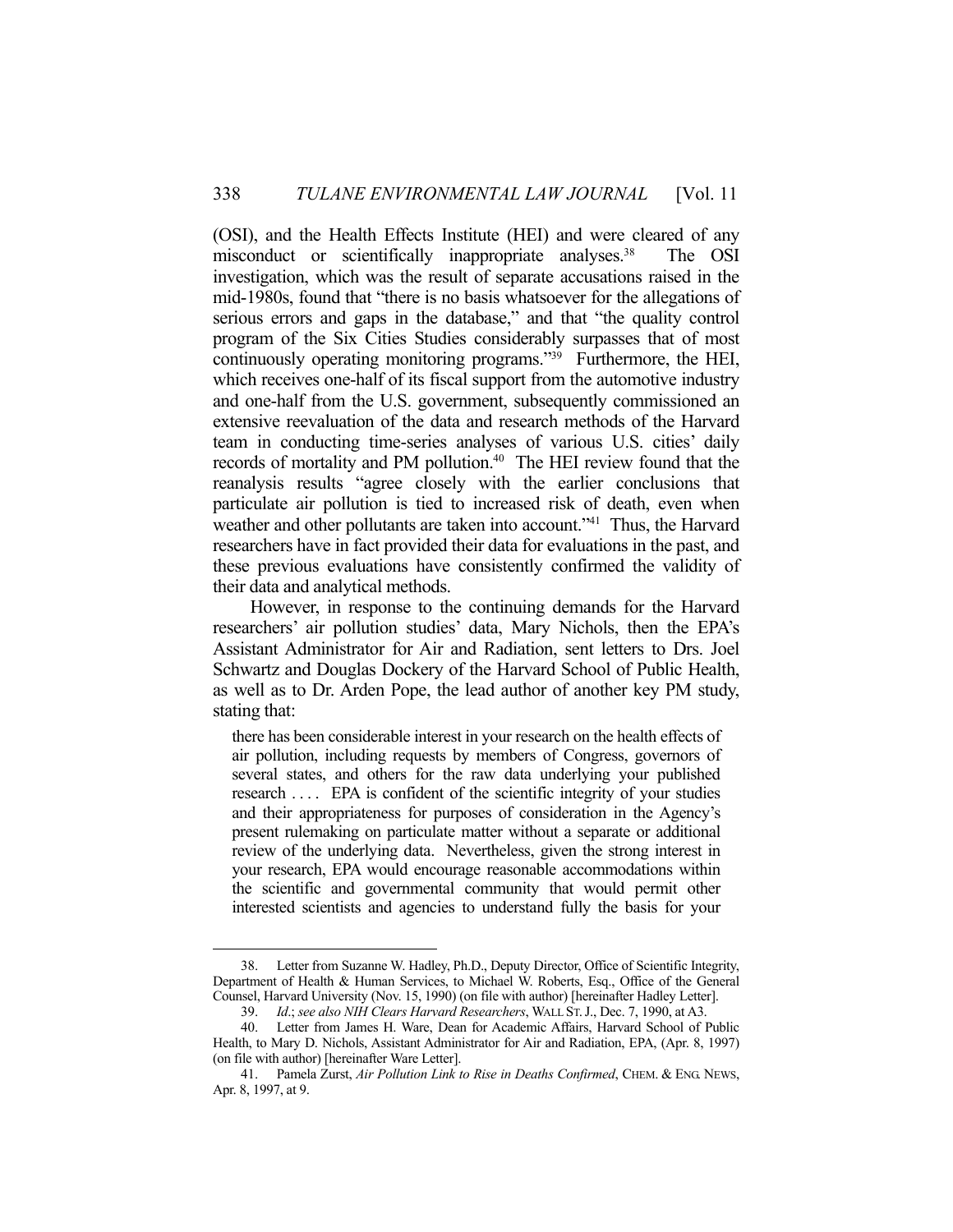work. We therefore request that you make data associated with your published studies available to interested parties as rapidly as possible.<sup>42</sup>

 Dr. James H. Ware, the Dean of the Harvard School of Public Health, subsequently recommended to Ms. Nichols that the Harvard "Six Cities" data be reviewed and tested by the HEI. Dr. Ware wrote "[w]e believe that HEI is well qualified to conduct a review process that will be thorough and fair, without jeopardizing confidentiality concerns."43 This review is presently in progress. Thus, in this case, the concerns raised by industry and industry-funded groups concerning the results of this research are being addressed, without the need for a public release of the research health data.

 In promulgating the new PM2.5 air quality standards in the Federal Register, the EPA summarized the comments that it received during the NAAQS comment period regarding the issue of raw data availability.

 Several commenters questioned EPA's ability to rely on studies demonstrating an association between PM and excess mortality without obtaining and disclosing the raw "data" underlying these studies for public review and comment. In particular, a number of commenters cited Dockery, D.W., et al. 1993 and Pope, C.A. III, et al., 1995, as studies upon which EPA relied without obtaining and disclosing the underlying raw data .... A few commenters argued that section 307(d) of the [Clean Air] Act requires that EPA obtain the raw data underlying these studies and that a failure to do so contradicts the plain language of section  $307(d)(3)$  of the Act, which requires EPA to place in the docket any "factual data on which the proposed rule is based." Other commenters argued that under section 307(d)(8) of the Act, a failure to obtain and disclose the underlying raw data used in the studies would constitute an error "so serious and related to matters of such central relevance to the rule that there is a substantial likelihood that the rule would have been significantly changed if such errors had not been made." According to one commenter, without the raw data and an opportunity for an analysis of it, "EPA has no legal alternative other than to conclude that no new air quality standard would be appropriate within the meaning of CAA section  $109(a)(1)(B)$ ." Finally, a number of commenters have argued that recent caselaw under the Clean Air Act and other statutes makes clear that EPA has a legal obligation to obtain and disclose the data used in these studies.<sup>44</sup>

In that same preamble, the EPA responded to those comments:

 <sup>42.</sup> Letter from Mary D. Nichols, Assistant Administrator for Air and Radiation, EPA, to Dr. Douglas Dockery, Harvard School of Public Health (Jan. 31, 1997) (on file with author).

 <sup>43.</sup> Ware Letter, *supra* note 40.

 <sup>44.</sup> National Ambient Air Quality Standards for Particulate Matter, 62 Fed. Reg. 38,652, 38,689 (1997).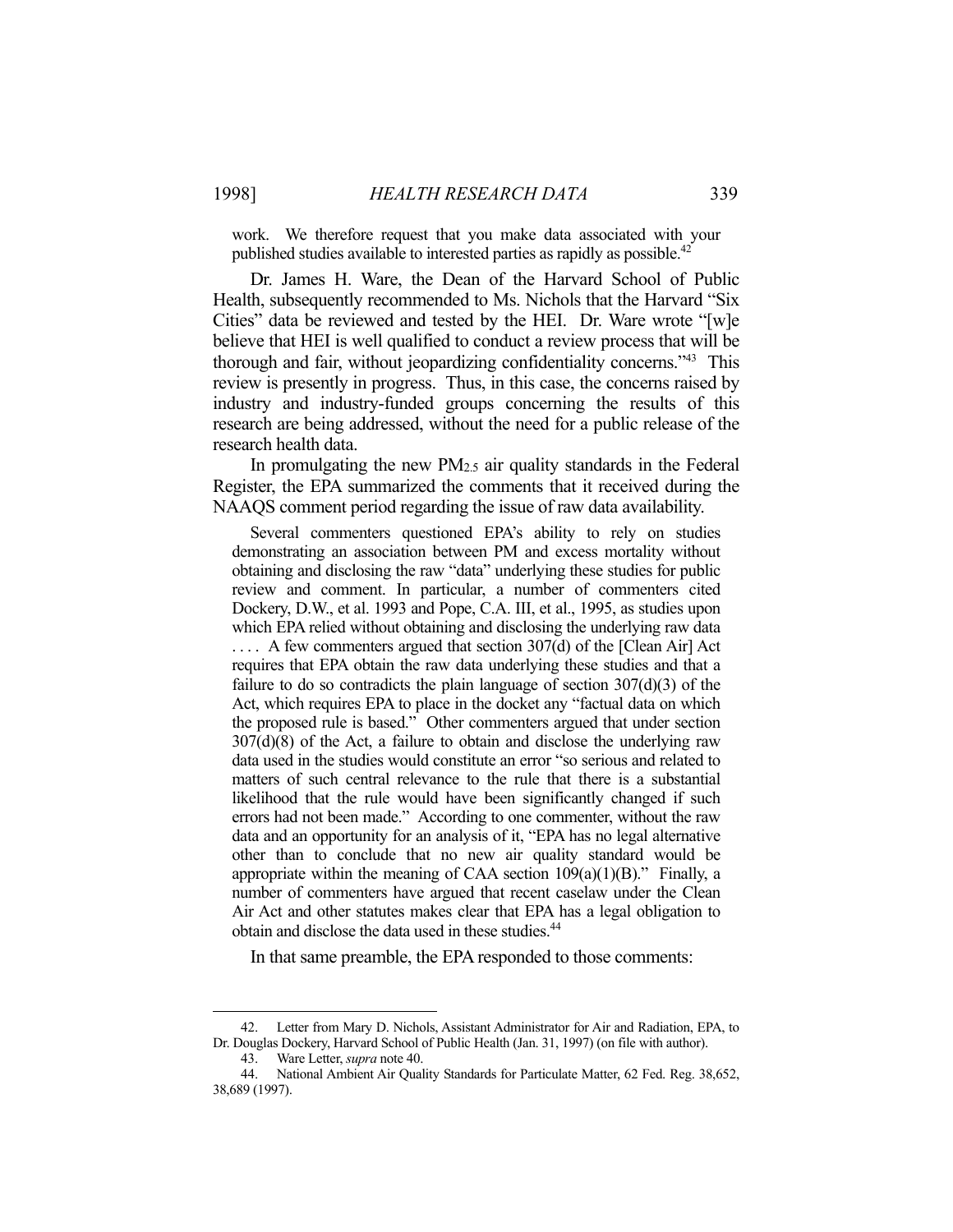In developing the proposed revisions to the PM NAAQS, the Administrator relied on the scientific studies cited in the rulemaking record, rather than on the raw data underlying them. In this case, the raw data consists of responses to health questionnaires based on information supplied by individual citizens, or computer tabulations of this information, which remains confidential, and air quality and monitoring data, most of which is now publicly available. EPA does not generally undertake evaluations of raw, unanalyzed scientific data as part of its public health standard setting process. Only in extreme cases—for example where there are credible allegations of fraud, abuse or misconduct—would a review of raw data be warranted. It would be impractical and unnecessary for EPA to review underlying data for every study upon which it relies as support for every proposed rule or standard. If EPA and other governmental agencies could not rely on published studies without conducting an independent analysis of the enormous volume of raw data underlying them, then much plainly relevant scientific information would become unavailable to EPA for use in setting standards to protect public health and the environment.<sup>45</sup>

 Thus, while the EPA did request that the researchers in specific cases release their data for review, the Agency refused to require the release of such data as a requirement for a study's inclusion in the standard setting process.

#### III. ISSUES AND IMPLICATIONS

#### *A. Research Credibility*

 While the EPA ruled that there is no need for peer-reviewed, health study raw data to be released as a routine part of the NAAQS process, industry's public demands for the raw air pollution-health data in the case of the CAA standard setting process succeeded in generating skepticism in the press regarding the credibility of air pollution epidemiology results.46 Thus, an unrestricted public release of such studies' subject health data would indeed provide one means for the researchers to allay any concerns that they are trying to hide something. Once the data were examined by all interest groups and reanalyzed by others, it would have the benefit of removing even the most remote possibility that the researchers are hiding anything, but at what cost?

 The open and informed discussion of scientific issues and protections against biased analyses or reporting of scientific results are indeed important to an informed debate regarding scientific issues. But, a

 <sup>45.</sup> *Id.* at 38,689 (citations omitted).

 <sup>46.</sup> *See* Laura Johannes, *Pollution Study Sparks Debate Over Secret Data*, WALL ST. J., Apr. 7, 1997, at B1; Scott Allen, *Clean-Air Researchers Pressured to Show Data*, BOSTON GLOBE, Mar. 4, 1997, at A1.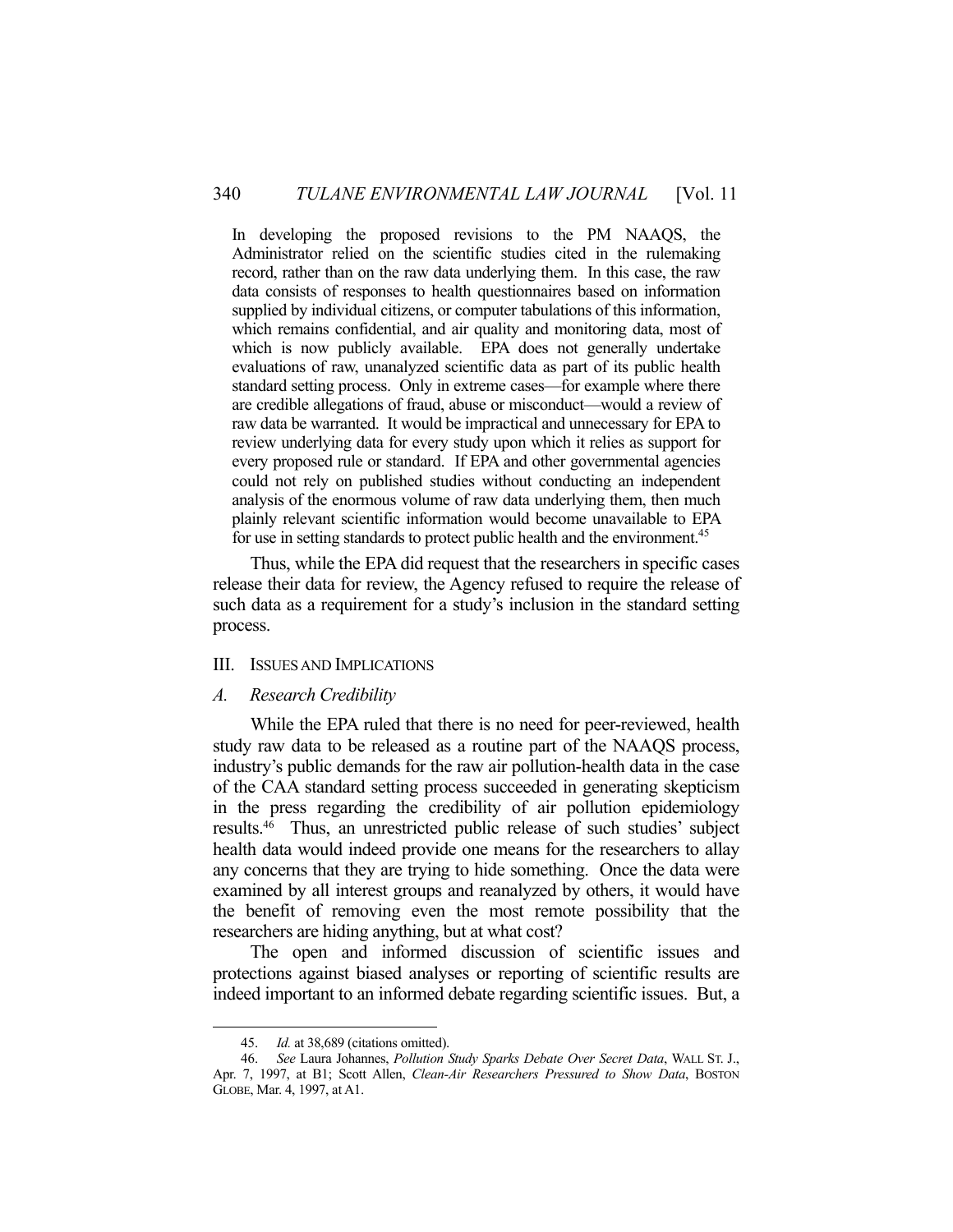key question about any policy mandating a blanket release of data as a means to advance debate on a scientific issue is: who is most likely to reexamine the publicly released data, and with what goal(s)? The three major groups that spring to mind are: (1) competing researchers wishing to capitalize on the more expensive and time-intensive work already done by the original researchers, by analyzing aspects of the data that the original authors have not yet had an opportunity to investigate;<sup>47</sup> (2) regulatory agencies wishing to verify the research results before relying on the studies for regulatory decision-making; and (3) vested interest groups that would be adversely affected by regulations, laws, or lawsuits based upon the published research.<sup>48</sup>

 However, it is not necessary to speculate what might occur because past experience tells us much about what happens when health researchers allow open access to their data. The case of Dr. Herb Needleman and his research on the adverse effects of lead exposure on children provides one relevant case in point.<sup>49</sup> Dr. Needleman wrote:

[H]aving satisfied myself that the tooth was a valid marker of past [lead] exposure . . . I studied a sample of children who were asymptomatic for lead, classifying them by dentine lead levels. The data showed that after controlling for a number of covariates, children with elevated lead in their teeth scored lower on tests of psychometric IQ, speech and language function, and on measures of attention . . . . The lead industry, in the form of the International Lead Zinc Research Organization . . . began to call for copies of my original data. I declined. I had seen what had happened to good data when massaged and distorted by industry technicians, and while I was happy to share my data with any bona fide scientist—and did—I was not willing to include the lead industry.<sup>50</sup>

 As part of a lawsuit brought by the Department of Justice against three lead polluters, Dr. Needleman did ultimately have to make his records available for examination to witnesses on behalf of the lead industry, including a grantee of the International Lead Zinc Research Organization and someone who had appeared in testimony for Lead Industry Associates.<sup>51</sup> While the case was eventually settled out of court, Dr. Needleman indicated that these witnesses had written a lengthy

 <sup>47.</sup> *See* Allen, *supra* note 46, at A1. Indeed, multiple analysis and publications often result from a single data set, and this step would deprive the original authors the opportunity to further "mine" their data set.

 <sup>48.</sup> It might be well worth the expense to such vested interests to extensively investigate whether any conflicting conclusions could be derived from the same data.

 <sup>49.</sup> *See* Herbert L. Needleman, *Salem Comes to the National Institutes of Health: Notes from Inside the Crucible of Scientific Integrity*, 90 PEDIATRICS 977 (1992).

 <sup>50.</sup> *Id*. at 977-78.

 <sup>51.</sup> *See id*. at 978.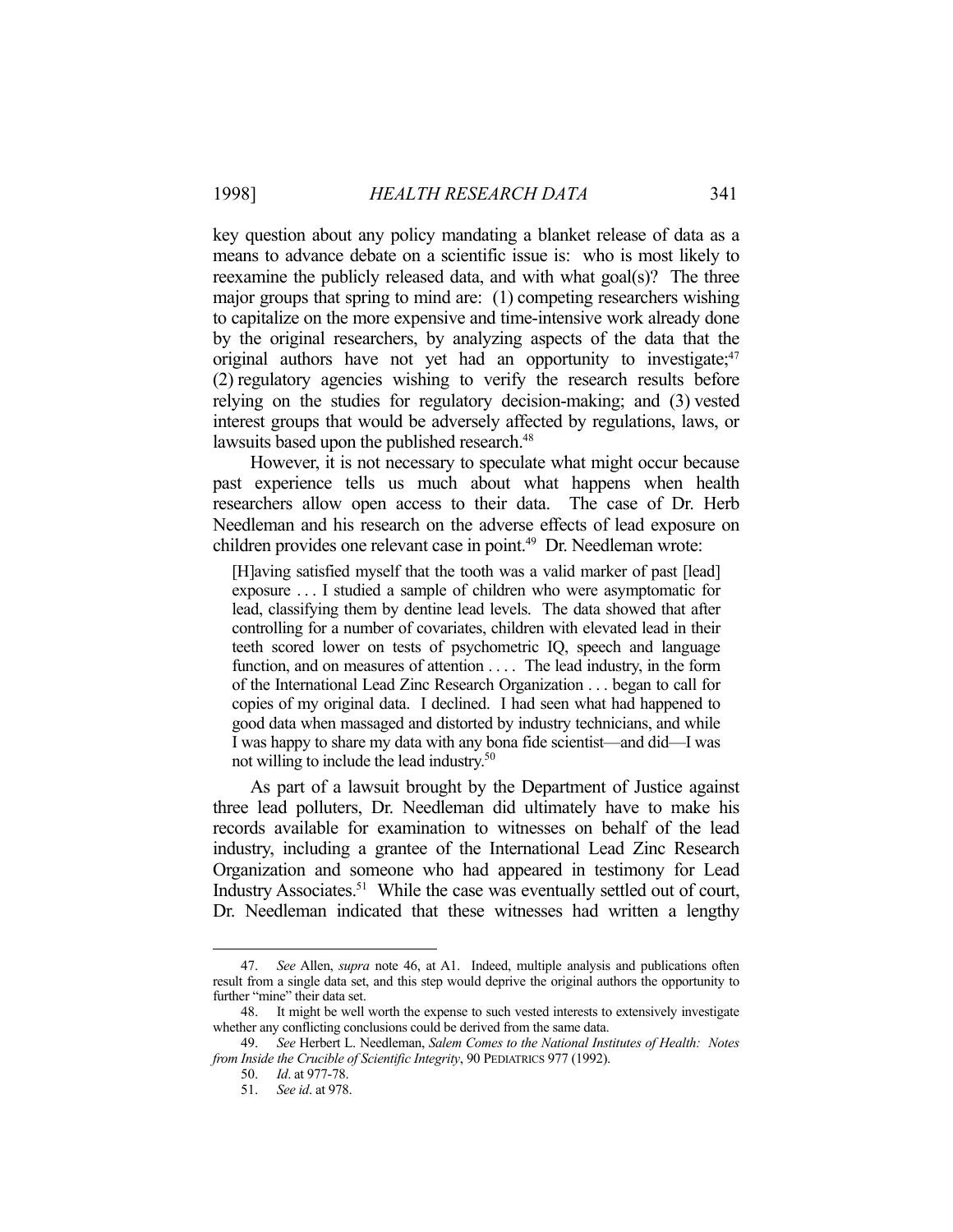document critiquing Needleman and his research that was forwarded to the National Institutes of Health by a law firm.<sup>52</sup>

As reported by Dr. Needleman:

 These kinds of issues are generally considered methodological disagreements and are fought out in the pages of journals; I could not understand why they were defined by my critics as scientific misconduct. Similar criticisms were raised before the EPA in 1982 and dismissed. These facts notwithstanding, in October of 1991, I was notified by the Dean of my medical school that an inquiry into charges of misconduct was being done at the instruction of NIH's Office of Scientific Integrity.<sup>53</sup>

 Months after the hearing, Dr. Needleman was finally cleared, but he concluded that:

 If my case illuminates anything, it shows that the federal investigative process can be rather easily exploited by commercial interests to cloud the consensus about a toxicant's dangers, can slow the regulatory pace, can damage an investigator's credibility, and can keep him tied up almost to the exclusion of any scientific output for long stretches of time, while defending himself.54

 Dr. Needleman's situation was also reported in an article in *The Chronicle of Higher Education* (*Chronicle*), along with that of a researcher who investigated the effects of tobacco company advertising on children, Dr. Paul Fischer.<sup>55</sup> Dr. Fischer's research was one of several studies published in the *Journal of the American Medical Association*  (*JAMA*) that indicated children's attraction to the Camel cigarette "Joe Camel" advertising character.<sup>56</sup> R.J. Reynolds (RJR) responded by hiring consultants to analyze the studies and subpoenaed the research data supporting each of the studies.<sup>57</sup> The company's demands reportedly included that "the researchers supply the names and telephone numbers of all of the children who had participated in the studies."58 As described by the *Chronicle*:

 Paul Fischer expected his college to back him. The request, he says, violated "the principles of confidentiality and academic freedom." Instead, the Medical College of Georgia sided with the tobacco company. Last year, it turned over the documents .... Consultants to the cigarette

 <sup>52.</sup> *See id*.

 <sup>53.</sup> *Id*.

 <sup>54.</sup> *Id*. at 980.

 <sup>55.</sup> *See* Stephen Burd, *Scientists See Big Business on the Offensive*, THE CHRON. OF HIGHER EDUC., Dec. 14, 1994, at A26-A31.

 <sup>56.</sup> Paul M. Fischer, M.D., et al., *Brand Logo Recognition by Children Aged 3 to 6 Years: Mickey Mouse and Old Joe the Camel*, 266 JAMA 3145 (1991).

 <sup>57.</sup> *See* Burd, *supra* note 55, at A27.

 <sup>58.</sup> *Id*. at A30.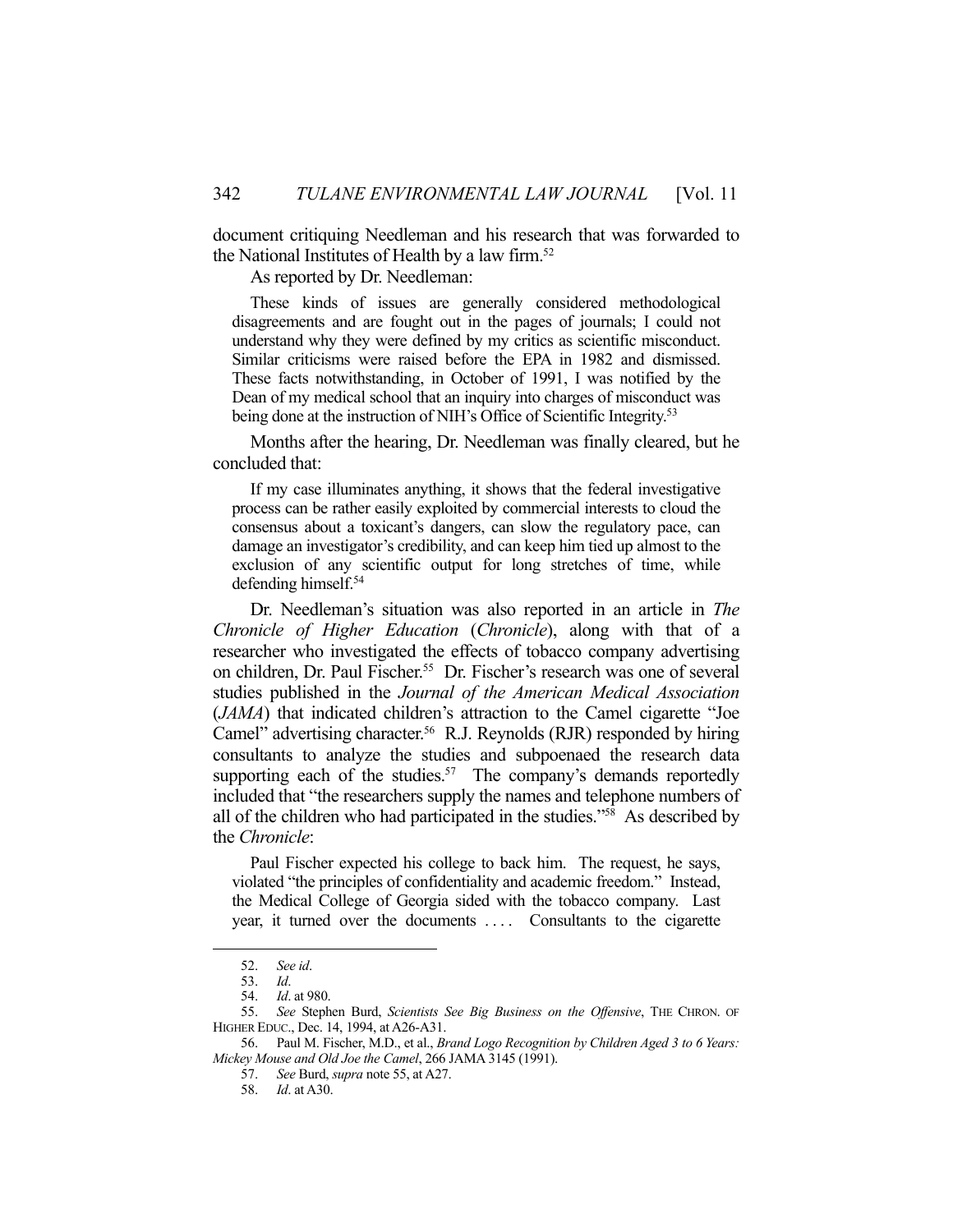industry then started criticizing his research. In disgust over the college's response, Dr. Fischer resigned and entered private practice in medicine.<sup>59</sup>

 Since then, the substance of Dr. Fischer's research was subsequently verified by others, $60$  including RJR itself in a memoranda that recently acknowledged that the company specifically targeted children in their advertising.61 As reported by Dr. Fischer in a letter to *JAMA*:

 Our findings have been validated by other investigators. Henke studied 83 children aged 3 to 8 years using a similar board-game design and found a 54% recognition rate for Joe Camel, compared with 51% in our study. In a study funded by RJR, Mizerski looked at recognition rates among 790 children aged 3 to 6 years and found that 52% of all subjects could match Joe Camel with a cigarette and that an additional 8% associated him with a lit match, for an overall recognition rate of 60%. A third study, also funded by RJR and conducted by the Roper Group, surveyed 1,117 children aged 10 to 17 years and found a total awareness rate of the Joe Camel logo of 86%. The consistency of the findings across age groups, geographic populations, and various study designs validates the findings in our first report.

 Based on an estimated rate of 3,000 new teenage smokers per day, more than 5 million US teenagers have become regular smokers since the publication of our study. The most recent research not only confirms that advertising affects smoking rates, but also indicates that this effect is 3 times greater for teenagers than adults. Given the health consequences of cigarettes, tobacco industry advertising should be viewed as a major public health risk. $62$ 

 More recently, Dr. John P. Pierce and colleagues have provided further confirmation, publishing the first longitudinal study (i.e., following subjects over time) indicating that tobacco company ads and promotional activities are indeed causally related to the initiation of smoking among adolescents.<sup>63</sup>

 Ironically, on January 14, 1998, internal RJR memoranda were released that, according to the *Washington Post*, indicate that the company:

sought for decades to reverse the declining sales of its brands by developing aggressive marketing proposals to reach adolescents as young as 14 years old.... The 81 documents contrast sharply with the

 <sup>59.</sup> *Id.* at A26.

 <sup>60.</sup> *See* Paul M. Fischer, M.D., *Recognition of Cigarette Advertisement Product Logos*, 277 JAMA 532 (1997) (citation omitted).

 <sup>61.</sup> *See* John Mintz & Saundra Torry, *Internal R.J. Reynolds Documents Detail Cigarette Marketing Aimed at Children*, WASH. POST, Jan. 15, 1998, at A01.

 <sup>62.</sup> Fischer, *supra* note 60 (citations omitted).

 <sup>63.</sup> John P. Pierce et al., *Tobacco Industry Promotion of Cigarettes and Adolescent Smoking*, 279 JAMA 511 (1998).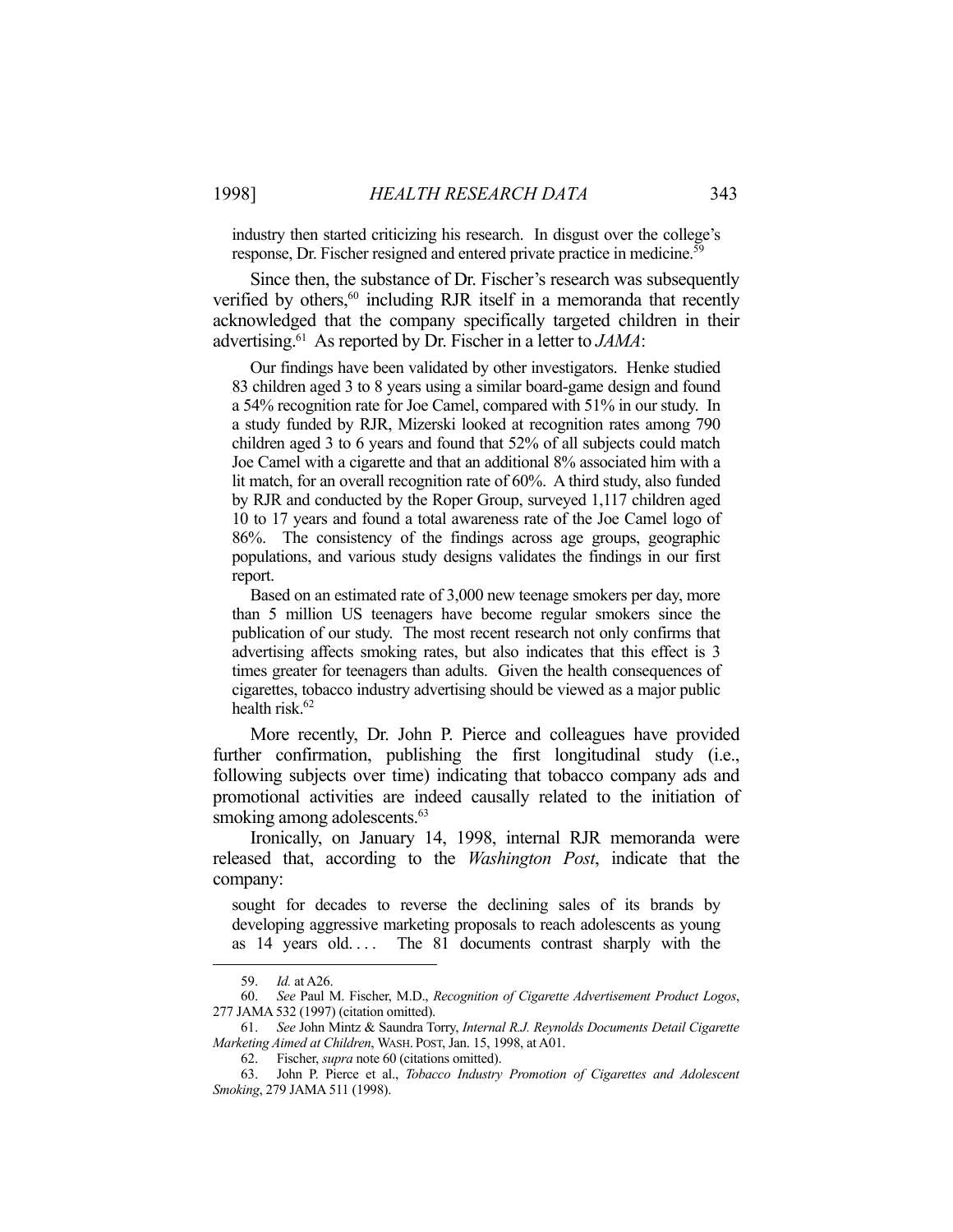company's repeated public declarations that it does not target young people, collectively sketching a picture of a company that seemed decades ago to determine that its financial future depended on recruiting a new generation of smokers. Many of the documents outline RJR's thinking that led up to the 1988 launch of its controversial Joe Camel cartoon advertising campaign.<sup>64</sup>

 Thus, the criticized researcher was proven correct, and the vested interest company that attacked him was apparently seeking to discredit research findings that some individuals in that company must have known to have merit.

 The Needleman and Fischer experiences are hardly unique, as the financial incentives to interest groups for such attacks on researchers are large. As recently noted by Dr. Richard A. Deyo in the *New England Journal of Medicine*:

 Attacks on health researchers are not new. Pierre Louis, for example, was vilified nearly two centuries ago for suggesting that bloodletting was an ineffectual therapy. In an open society such as ours, controversy is common and often socially useful. The fact that scientists are sometimes challenged by special-interest groups should be no surprise. However, with widening media coverage of health research, growing public interest in health hazards, and expanding research on the outcomes of clinical care, such attacks may become more frequent and acrimonious. The huge financial implications of many research studies invite vigorous attack.<sup>65</sup>

Dr. Deyo and colleagues go on to discuss three cases in other disciplines illustrating "how vituperative such attacks may be and the range of tactics employed," including: spinal-fusion surgery, multiple chemical sensitivity, and pharmaceuticals.<sup>66</sup> The authors conclude that:

The common theme in these examples is an attack—through marketing, professional, media, legal, administrative, or political channels—on scientific results that ran counter to financial interests and strong beliefs. In each case, funding for the research involved peer review and the offending results were published in peer-reviewed journals. The interested parties had financial stakes in maintaining their market share or the legitimacy of a model of illness or a particular treatment. Their responses, which bypassed peer-reviewed scientific debate and further research, were nonscientific and aimed at discrediting the findings, investigators, or funding agencies. In each case, the attacks intimidated investigators, discouraged others from taking up the same lines of investigation, and took up the time of investigators and staff with legal, professional, and media

 <sup>64.</sup> Mintz & Torry, *supra* note 61, at A01.

 <sup>65.</sup> Richard A. Deyo et al., *The Messenger Under Attack—Intimidation of Researchers by Special-Interest Groups*, 336 NEW ENG.J. MED. 1176 (1997).

 <sup>66.</sup> *Id*. at 1176-77.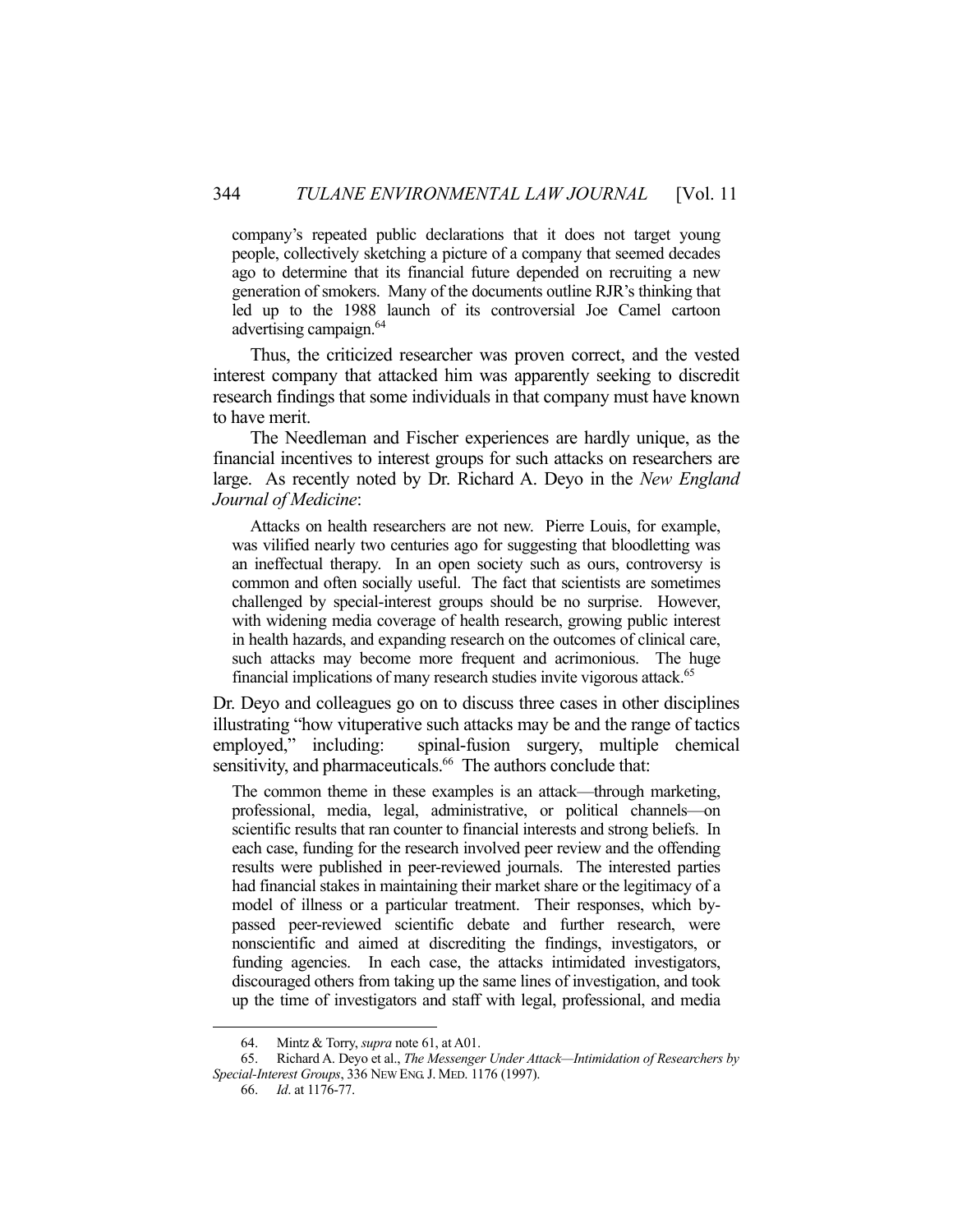responses. . . . The intent is to turn the tables on claimants, force them from a political to a judicial forum, and cast them as defendants. . . . In our cases, freedom-of-information requests, subpoenas, and complaints to the Office of Research Integrity were analogous to SLAPP [strategic lawsuits against public participation] suits.67

 Thus, policies as democratic and important as the Freedom of Information Act requirements can be subverted and employed as mechanisms for vested interests to "attack the messenger" when the message is financially or politically unwelcome to the interest group involved. It seems inevitable that the same things would have happened with Representative Aderholt's "Sunshine" amendment, despite its well intentioned goals.

 Therefore, while there may be the initial benefit to researchers' credibility if they are willing to release all their underlying health data, past experience tells us that interest groups with a financial stake in the research outcome will likely be the primary user of that released data. These interest groups may use the data in order to further their own interests, irrespective of the merits of the original research, with little public health assessment benefit, and with the potential of significant public health disbenefit if appropriate public health measures are delayed by such tactics.

#### *B. Confidentiality of Participant Medical Records*

 In March and April of 1997, as the pressure grew on the Harvard School of Public Health researchers to address the industry demands for their data, stories appeared in the *Wall Street Journal* and the *Boston Globe* on the topic.68 In the *Wall Street Journal* article, one of the researchers pointed out that "giving up this data in violation of our agreements would completely cripple our ability to go out and do epidemiological studies of any type."69

 Similarly, in the preamble of the Federal Register promulgation of the new PM standard, the EPA also pointed out that:

such data are often the property of scientific investigators and are often not readily available because of ... arrangements made to maintain confidentiality regarding personal health status and lifestyle information of individuals included in such data. Without provisions of confidentiality,

 <sup>67.</sup> *Id*. at 1177-78.

 <sup>68.</sup> *See* sources cited *supra* note 46.

 <sup>69.</sup> Johannes, *supra* note 46, at B1.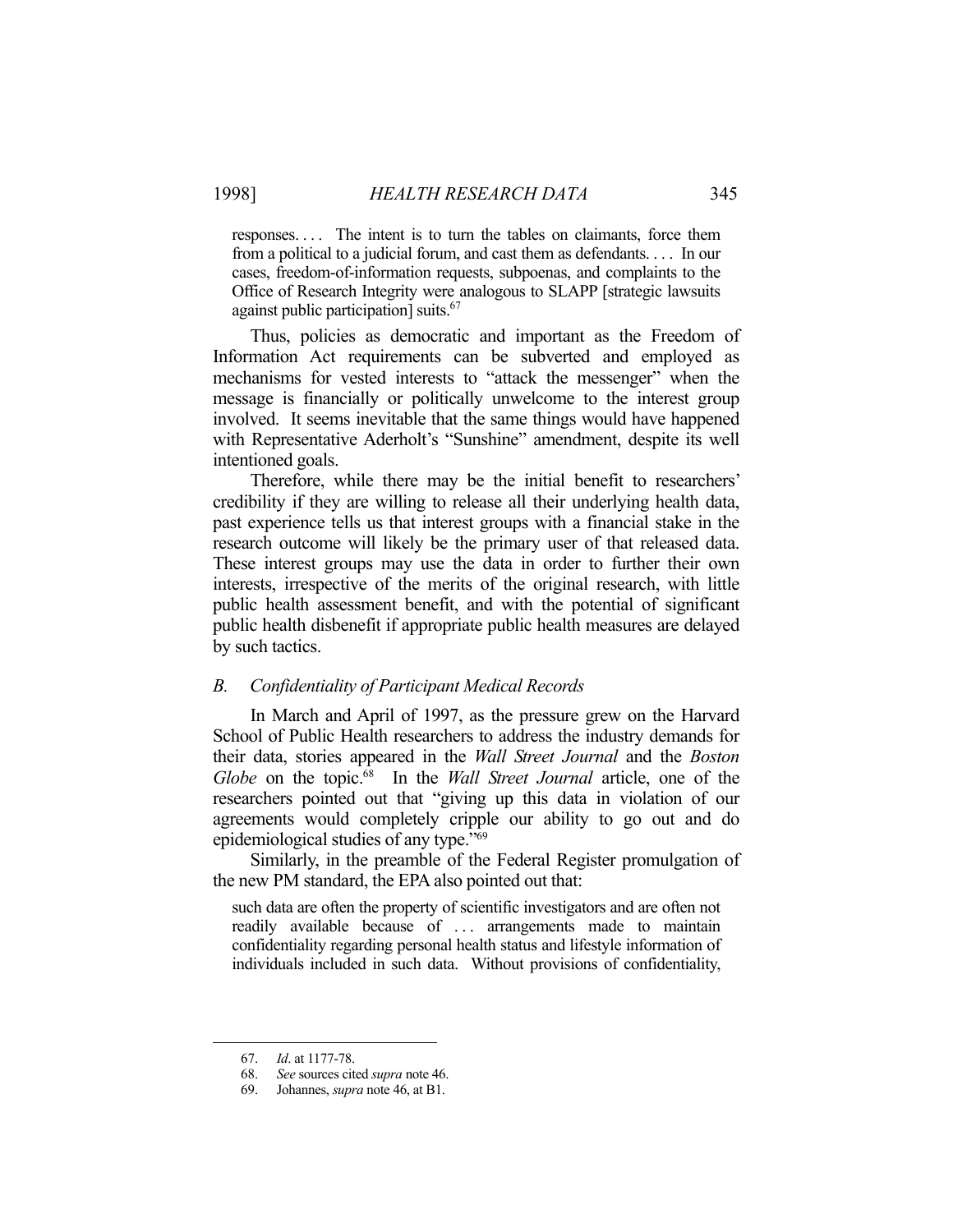the possibility of conducting such studies could be severely compromised.70

 Thus, the mandated release of health data collected in confidence during a research study, as proposed during the 105th Congress, would force researchers to violate the confidentiality agreements made with study participants at the start of the research years before. Retrospectively obtaining each subject's permission to release those data could be an onerous task, and may not be possible at all, in those cases where the subject has since died without designating responsible next-of-kin.

 Moreover, when conducting new studies, investigators would have to tell subjects that their data would be publicly available at the end of the study, which could severely hamper researchers' ability to recruit new study populations. Thus, even if such data release mandates were to be applied only to new studies, one effect of the proposed data release mandate would be to stifle new research efforts funded by the federal government.

 Ironically, these data release requirements would not apply to privately funded research, such as that funded by regulated industries, who have been among the most reticent in the past to make all of their private research data available to others. This bias in the data release requirement would be as unjustified as the present requirements in the House of Representatives that witnesses testifying before a committee must reveal their past government funding, but need not reveal past funding by interest groups that may have a vested interest in the outcome of the hearing.<sup>71</sup> Thus, under proposals such as Representative Aderholt's, vested interest groups will still be free to selectively publish research that supports their positions, while only government funded research will be encumbered by the data release requirements that, as will be shown below, will hamper its ability to expeditiously obtain research independent of special interest group influence upon which to base scientific assessments of health risks.

 In light of these important concerns, and to at least partially offset the onerous effects of such a data release mandate, it seems possible that Congress might instead set up a new governmental agency, or assign an existing agency, with the task of collecting the data from researchers, and then releasing it to qualified parties on a limited basis, in order to at least partially protect the privacy rights of individuals. For example, this is presently done by the National Center for Health Statistics (NCHS) for

See National Ambient Air Quality Standards for Particulate Matter, 62 Fed. Reg. 38,652, 38,689 (1997) (to be codified at 40 C.F.R. pt. 51).

 <sup>71.</sup> *See* Rules for the Comm. on Commerce: Rule 4(b)(2), 143 CONG. REC. H368-01, H369 (1997).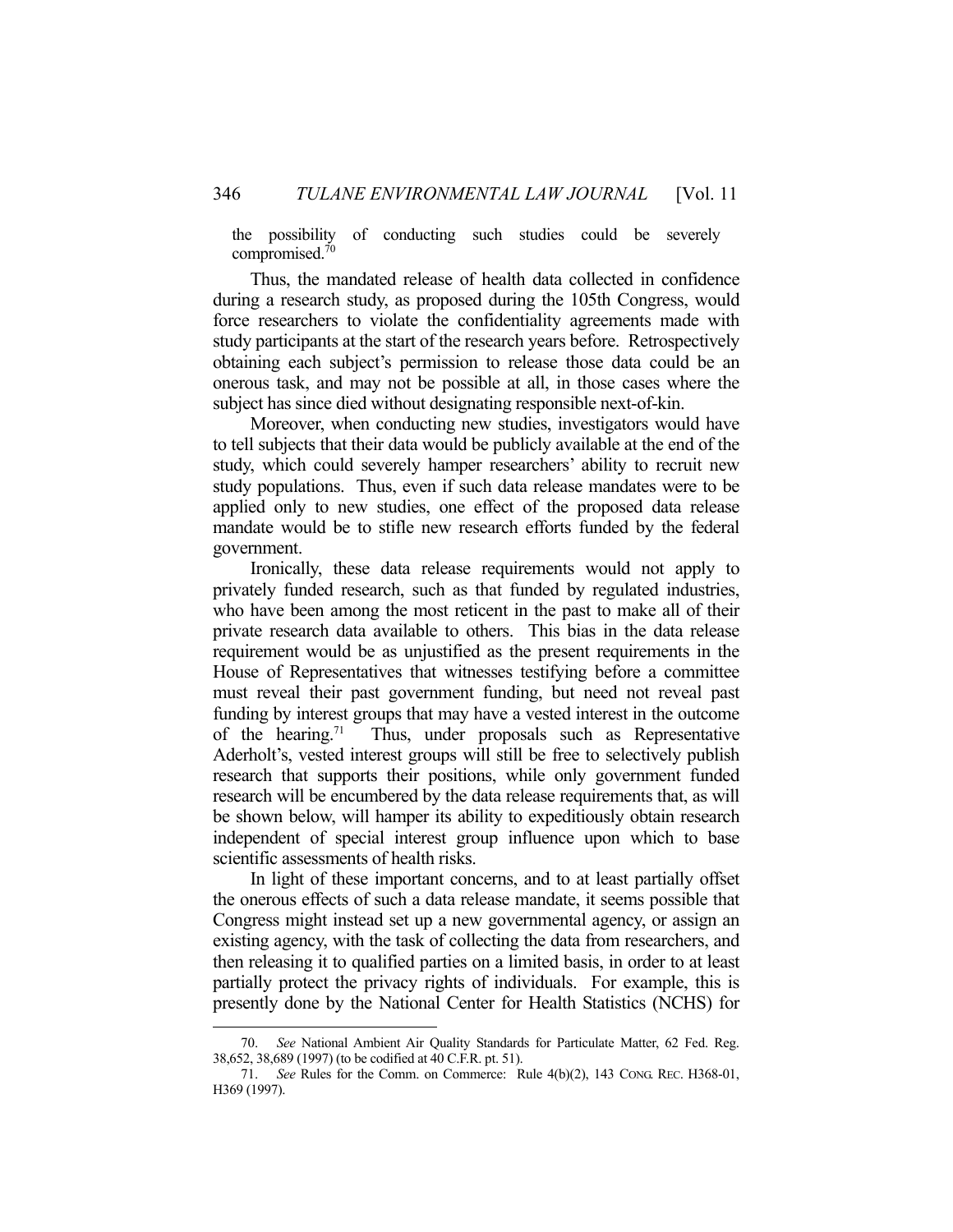certain proprietary death certificate information, such as the date of death.72 However, such a proposal for government control of data releases would raise the question of who is more appropriate to make decisions about sharing original research data: the individuals who collected it and were given permission to access the personal information by the subjects in question, or a government bureaucracy?

#### *C. Intellectual Ownership Rights*

 A scientific data set often represents years of effort by a researcher and his or her colleagues, including: the conception of a research idea; the preparation of a research proposal for submission to a granting agency; obtaining institutional scientific Internal Review Board (IRB) approval to ethically collect the data; obtaining permission from each study participant; the collection, quality assurance, and statistical analysis of the data; and the preparation of reports documenting the work in the peer-reviewed literature. Usually, more than one publication results from a single data set, as there are multiple aspects of a data set that can be investigated. In the case of the Harvard Six Cities Studies, more than 100 research publications have resulted from this single data set. Oftentimes, further funding for support from agencies is obtained to investigate the many other scientific aspects of the data records. If the data were released after the first public use, then others could use the data to seek that funding to analyze and publish these further findings before the original researchers. In the case of the Six Cities Studies, the numerous publications and hundreds of thousands of dollars in research moneys that the researchers have accumulated for their institutions could have been lost to other competing researchers and institutions eager to get their hands on the Harvard data sets. Thus, a mandated "taking" of a data set from an original investigator shortly after the first public presentation of results from the study, as proposed in the 105th Congress,<sup>73</sup> and making it available to others for free, could represent a major loss, professionally and financially, to that investigator and his or her research institution.

 If research is funded by a federal grant, does the government maintain any rights to demand access to those data beyond its rights to obtain data sets collected without federal funding? Congressman Brown, in his letter to the House Committee on Appropriations at the time of the Aderholt amendment, discussed this issue.

 <sup>72.</sup> *See* National Center for Health Statistics, Centers for Disease Control and Prevention (last modified Mar. 3, 1998) <http://www.cdc.gov/nchswww/index.htm>.

 <sup>73.</sup> *See Amendment to Treasury Bill*, *supra* note 2.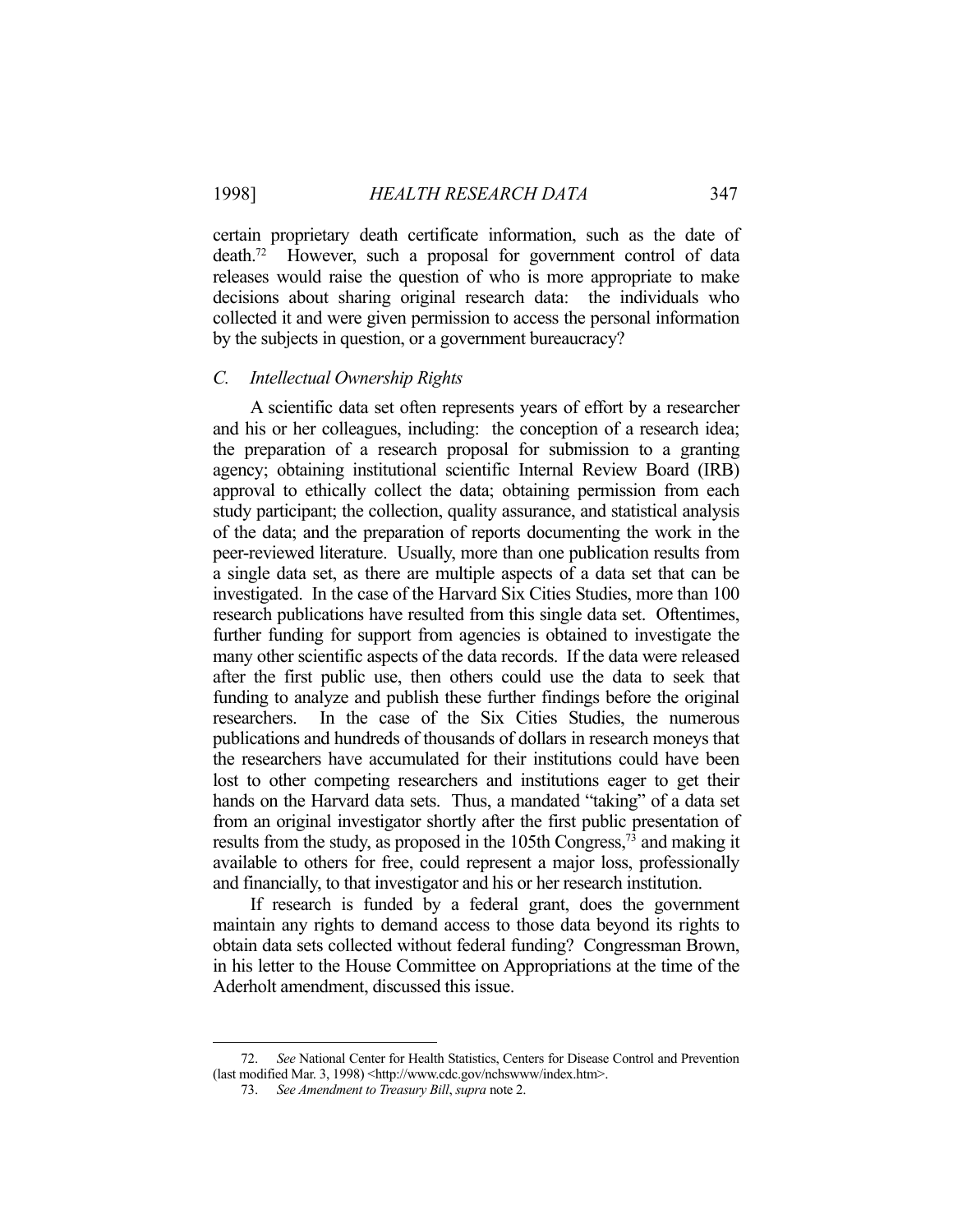[I]t is important to understand that the federal government usually supports research through grants, not through contracts. The distinction is significant. The purpose of a grant is to support or stimulate activity which serves the public good, such as the increase and diffusion of scientific knowledge. Unlike a contract, a grant does *not* purchase the product of the grantee's work. (See Government Accounting Office, *Principles of Federal Appropriation Law* (2d Ed.) pages 10-3 through 10-10.)

 For this reason, it has traditionally been understood that researchers receiving federal grants nevertheless retain significant property interests in their research. Congress has explicitly recognized and even recently expanded those property rights. For example, grantees have the right to copyright documents they produce with grant support, and can own and patent intellectual property created under the grant. (See Office of Management and Budget Circular A-110.) Just last year, Congress passed the National Technology Transfer and Advancement Act of 1995 (P.L. 104- 113), which expanded the rights of persons receiving federal research support to own and license intellectual property created with federal support.<sup>74</sup>

 Thus, the government apparently has no more right to insist that researchers who have collected scientific data as part of a federally funded grant release their data than it has to make the same demands of private industry funded research. As a result, any such mandates for the public release of data sets underlying published research results should apply equally to both industry and government funded research, and should be viewed as a "taking" of property from those investigators.

#### *D. Effect on Scientific Progress*

 The proposed mandate to require raw data release upon first public use of results from those data, although aimed at advancing scientific knowledge, would undoubtedly have the reverse effect in many ways. As previously noted, a researcher in the Six Cities Studies, Dr. Douglas Dockery, pointed out in a *Wall Street Journal* article that violating their subject agreements would cripple their ability to do new epidemiological studies.75 Potential subjects would be less likely to participate in research where their personal medical data will be made public. In addition, Dr. Joel Schwartz, another Six Cities data researcher, also noted in that same article that "[n]o epidemiologist can afford to be buried in so much timeconsuming controversy for every study, yet that is what industry promises for every data set they get their hands on."76 Dr. Needleman's experience

 <sup>74.</sup> Brown Letter, *supra* note 10.

 <sup>75.</sup> *See* Johannes, *supra* note 46, at B1.

 <sup>76.</sup> *Id.*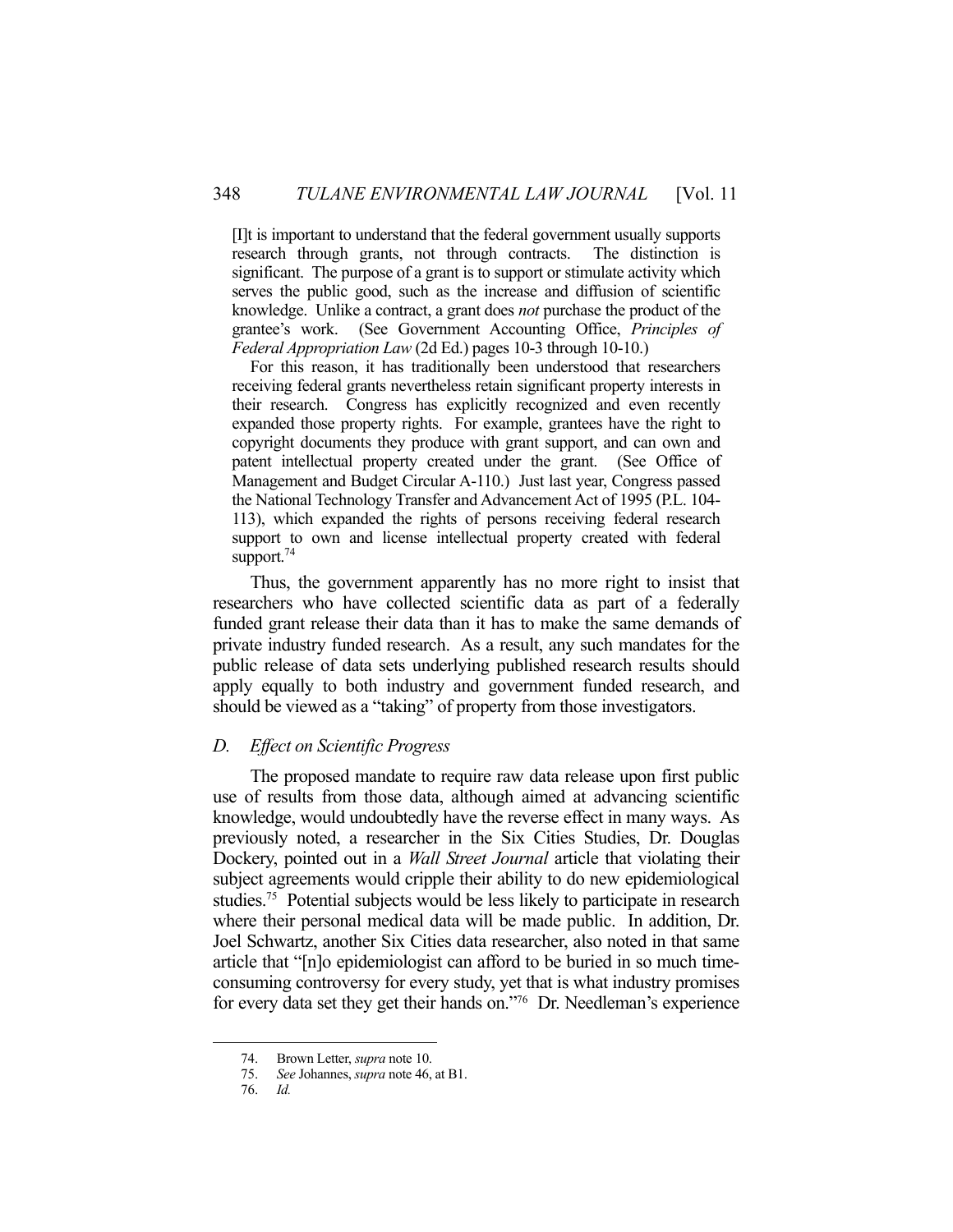is confirmation of the real-world potential for a realization of Dr. Schwartz's concerns. In addition, there would likely be a reluctance on the part of researchers to publicly release any research results from a study until all possible research opportunities are exhausted, if they must release their data after doing so. Financial considerations would likely ensure that the first completed results from a data set might well be used solely as justification in subsequent grant applications for further funding, rather than expeditiously published, and would therefore not be available to the public, the research community, or regulatory agencies until years later, when all further research avenues had been exhausted. In other words, the requirements for public release of data would have the overall effect of inhibiting, not enhancing, scientific progress and would thereby also have the effect of inhibiting governmental agencies from being fully informed about the most up-to-date state of scientific knowledge when making regulatory decisions.

# *E. Unfunded Mandates*

 Among the less politically popular things that Congress can do is to impose an "unfunded mandate," or a requirement for individuals to do things without providing any financial support to address these new requirements—which is exactly what these data release mandates represent. As noted in Representative Brown's letter to the Appropriations Committee:

The Aderholt amendment would impose a significant unfunded mandate on individual researchers and universities—including state universities. To comply, universities would have to maintain a central repository of all of the raw data produced by all of its federally-supported researchers, respond to all public requests for documents at its own cost, and review all of the material before disclosure for potential legal liability for disclosure of sensitive personal or business information.<sup>77</sup>

# *F. Are Existing Mechanisms Sufficient?*

 Certainly important among the issues raised by data release mandates is the question as to whether the scope of the "solution" advanced is consistent with the "problem" it proposes to address. As stated by Representative Brown in his letter to the Appropriations Committee:

Before we impose these costly burdens, we ought to ask ourselves what is the problem? As the ranking minority Member of the Science Committee,

 <sup>77.</sup> Brown Letter, *supra* note 10.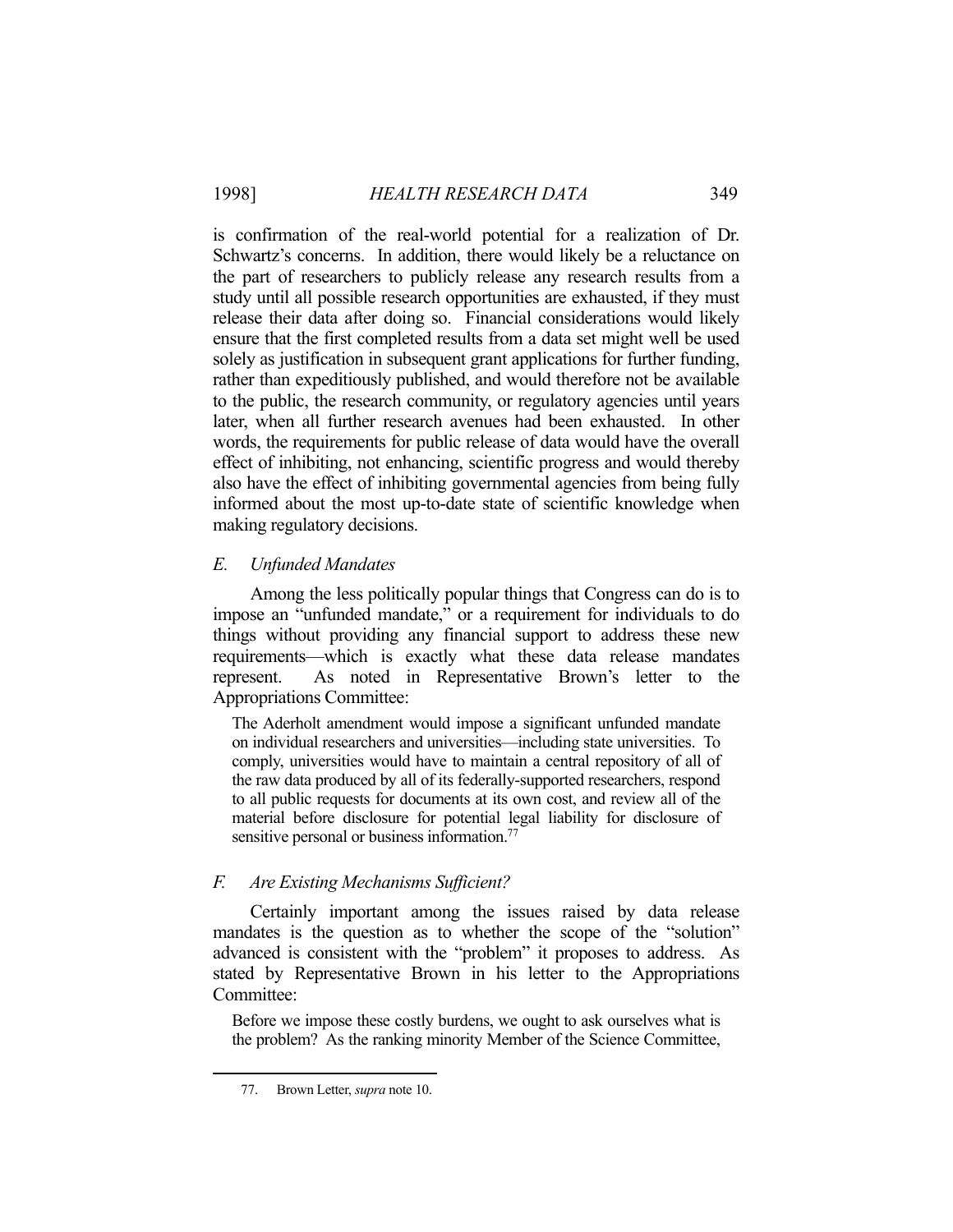I am unaware that there is any general problem with federally-funded scientists failing to publish research results in public, peer-reviewed journals. I suspect that federally-funded scientists are no different than their colleagues in wanting to publish their work in respected scientific journals and to have a wide distribution of their research results.

 Nor am I aware that there is a general concern about the integrity of federally-funded research. The peer-review process, while not perfect, does a pretty good job of weeding out flawed research. In that regard, requiring the mandatory disclosure of raw research data would be overkill.<sup>7</sup>

 Indeed, of the roughly 28,000 biomedical articles published each year by researchers in the United States,<sup>79</sup> only a small percentage have letters written to the journal editor about them, and only a handful of those are controversial enough to warrant requesting their data for reanalysis. Clearly, the requiring of tens of thousands of researchers to prepare their data in a form appropriate for public release and the setting up of a bureaucracy (or bureaucracies) to handle these data and their dissemination is regulatory overkill for a perceived problem involving such a very small percentage of these researchers.

 Thus, there is no pervasive scientific credibility problem in federally-funded research that justifies the global mandates called for in Congress during 1997. A focused approach would seem much more commensurate with the scale of the perceived problem.

 But what about those specific cases in which real scientific controversy does exist? Representative Brown, in his letter to the Appropriations Committee, goes on to address this point, stating:

There may, of course, be isolated instances where there are problems .... Those instances need to be addressed on a case-by-case basis to ensure the careful consideration of all factors, including the confidentiality of patient and medical records. Agencies have adequate existing legal authority to obtain research results and data for federal purposes in such instances. There is no need for the sweeping across-the-board approach proposed in the Aderholt amendment.<sup>80</sup>

 Available mechanisms used in the past to address specific concerns include an evaluation of the data integrity by a disinterested third party. In the case of the Harvard study data sets, even though there were no charges of any scientific misconduct, the HEI has again stepped in to

 <sup>78.</sup> *Id*.

 <sup>79.</sup> *See* National Science Board, *Science and Engineering Indicators* (1996) (visited May 28, 1998) <http://www.nsf.gov/sbe/srs/seind96/start.htm>.

 <sup>80.</sup> Brown Letter, *supra* note 10.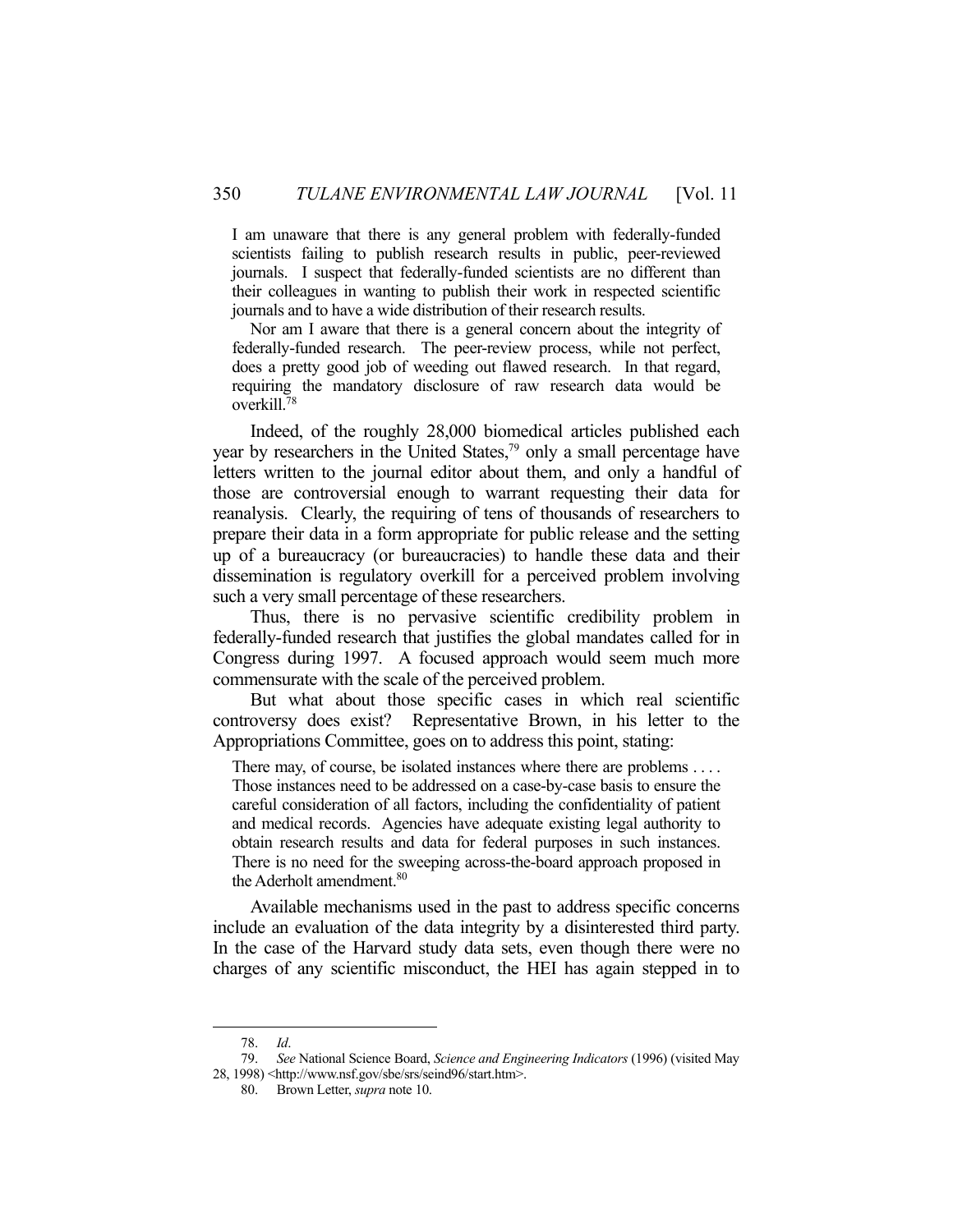address demands for a reexamination of the data and its analysis.<sup>81</sup> HEI will provide a neutral party to evaluate the scientific integrity of the data and the research that led to the important Six Cities Studies finding, without the need for the Harvard researchers to make their data publicly available.

 In cases where scientific controversy surrounds a published research document that an Administrator has relied upon in making a regulatory ruling, the courts also provide an existing avenue to address concerns. A comprehensive discussion of the legal precedents surrounding the issue of research data availability is presented by the EPA in the preamble to the recent PM standard revision. One example where the courts interceded in the process is provided in *Endangered Species Committee v. Babbitt<sup>82</sup>* (*Gnatcatcher*), which involved the range of the coastal California gnatcatcher. In its Final Rule of the Particulate Matter NAAQS, the EPA stated that:

the *Gnatcatcher* opinion itself notes, "courts have generally allowed agencies to rely on scientific reports." Thus, the question at issue in *Gnatcatcher* was whether specific circumstances exist in which an agency may not be entitled to rely on studies alone. In the *Gnatcatcher* case, a single author had published two directly contradictory studies on the same issue, while relying on the same data. In light of this clear contradiction, commenters in that rulemaking argued that without the underlying data it was impossible to determine whether the conclusions in either study were correct. The district court noted that:

 "The Secretary had before him a report by an author who, two years before had analyzed the same data and come to an opposite conclusion. It is the disputed nature of this report that distinguishes this from other cases where a scientific report alone has been considered sufficient for ESA purposes."

 . . . Thus, according to the court: "While courts have generally allowed agencies to rely on scientific reports \* \* \* this is not sufficient in this case because the report itself is under serious question."83

 In this case, the court concluded that, in the specific situation in which the author published conflicting results, the data should be made public, and this was required of the Department of the Interior.<sup>84</sup> This opinion appears to support the EPA's position in issuing the new PM2.5

 <sup>81.</sup> *See generally* Hadley Letter, *supra* note 38.

 <sup>82. 852</sup> F. Supp. 32 (D.D.C. 1994) [hereinafter *Gnatcatcher*] (cited in National Ambient Air Quality Standards for Particulate Matter, 62 Fed. Reg. 38,652, 38,692 (1997)).

 <sup>83.</sup> *See* National Ambient Air Quality Standards for Particulate Matter, 62 Fed. Reg. 38,652, 38,692 (1997) (quoting *Gnatcatcher*, 852 F. Supp. at 37).

 <sup>84.</sup> *See Gnatcatcher*, 852 F. Supp. at 43.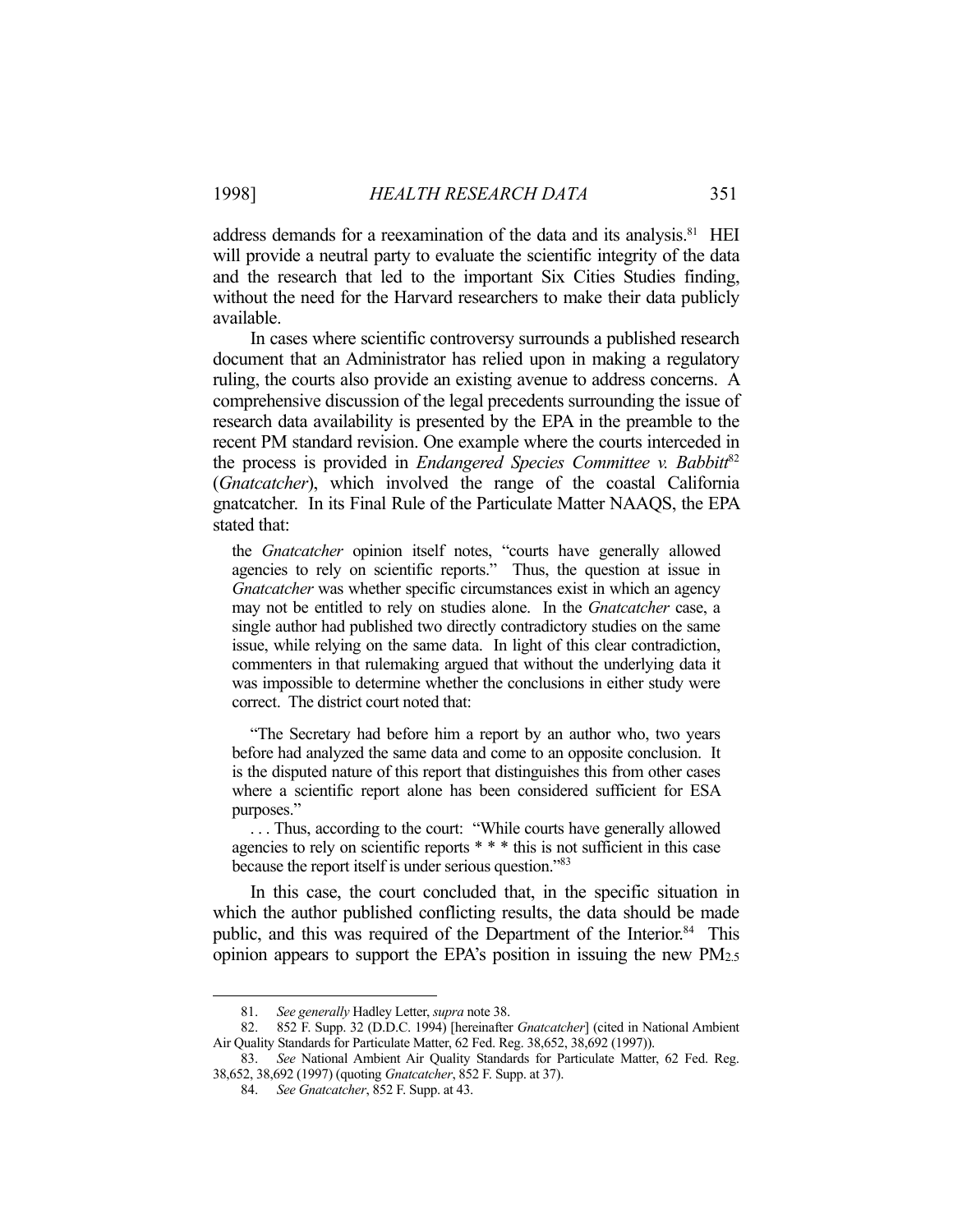standard that only in extreme cases is the review of raw scientific data warranted.<sup>85</sup> Clearly, the courts provide a working and viable mechanism to address concerns about scientific research in those situations.

 Thus, there does not appear to be a pervasive problem with the integrity of peer review literature results that calls out for the type of regulatory intervention being proposed on Capitol Hill. Moreover, in the rare cases in which the integrity of peer reviewed published research is credibly questioned, not just because the results are undesirable to vested interests, there are existing mechanisms in place to address and resolve those concerns.

# IV. DISCUSSION AND RECOMMENDATIONS

 Overall, it should be apparent from the considerations presented that the recent proposal to mandate the immediate and unrestricted release of raw health research data underlying federally-funded medical and public health research is an overly heavy-handed and burdensome solution to the infrequent problems that arise regarding limitations in access to published research data. Moreover, such an unrestricted data-release policy has the major drawback that it will undoubtedly worsen the very real and serious present-day problem of unwarranted attacks on scientists and physicians who publish research with conclusions that run counter to vested interests.

 Qualified researchers who have published research results potentially damaging to vested interests have come under intensive attacks in the media through the initiation of scientific misconduct charges, via legal actions, and by the influencing of government agencies to demand specific studies' data release. Many of these attacks have come even when no scientific misconduct is suspected. These researchers have generally been ill-prepared to defend themselves. The attacks cause them to spend a great deal of time and money in defense of charges initiated or encouraged by vested interest groups having far "deeper pockets" and significant financial incentives to relentlessly pursue the attacks. The result is extremely detrimental to the scientists involved, both financially and professionally, and in one case documented here, has actually caused a researcher to leave the field of health research, despite the fact that the substance of his research results were later confirmed by others.86 It may also have slowed the speed at which regulators took action in the cases where scientific integrity was questioned. A data release mandate would provide vested interest groups with even more "fodder" with which to attack the research upon which federal regulations

 <sup>85.</sup> *See supra* text accompanying note 45.

 <sup>86.</sup> *See supra* text accompanying notes 59-61.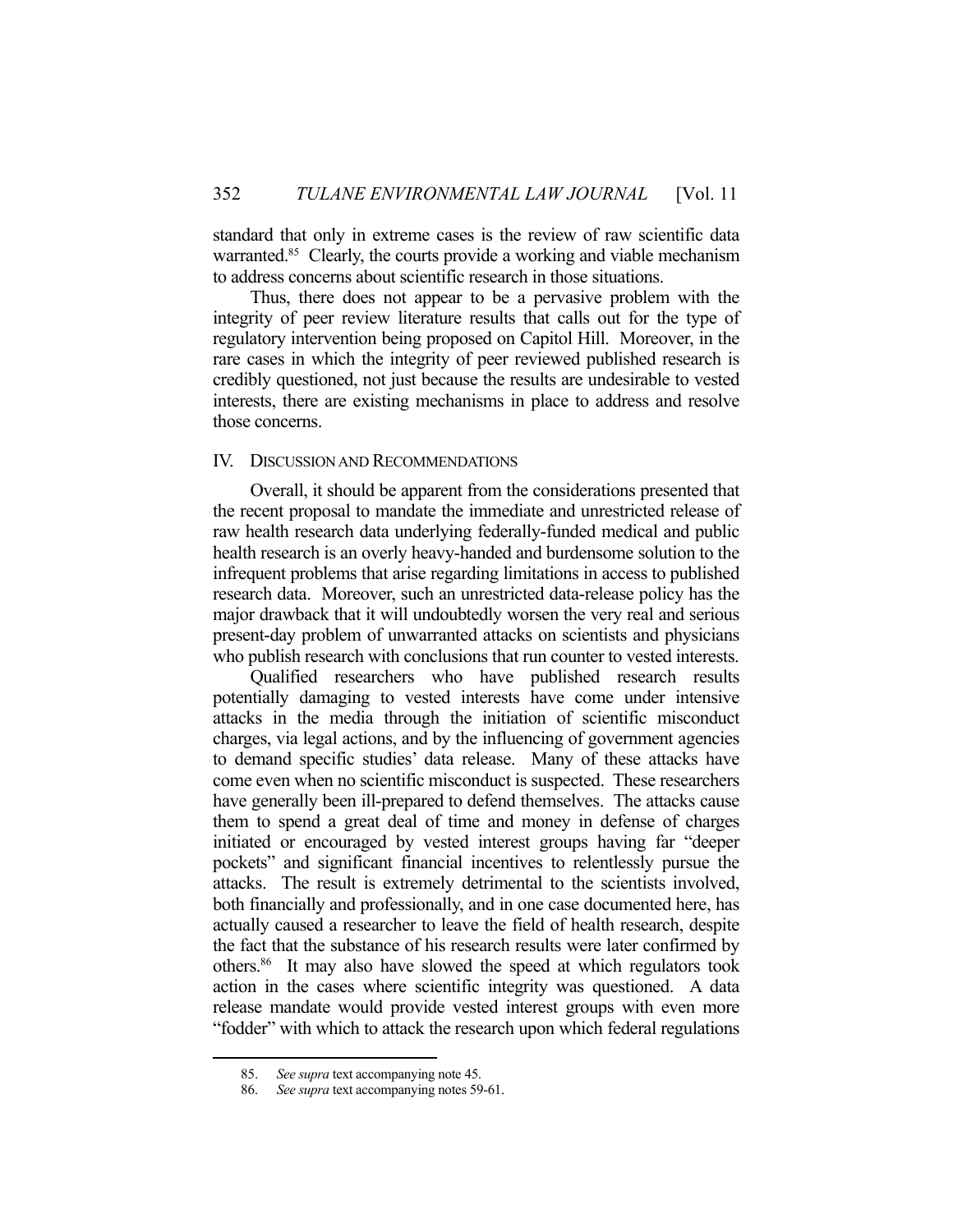unfavorable to their financial interests are based. Thus, in addition to slowing scientific progress, the legal and financial burdens on research institutions, and the undermining of research subject privacy, it seems very clear that a mandate to release the underlying data behind all published, federally-funded research would greatly exacerbate the problem of unwarranted attacks on researchers.

 However, in the face of inevitable, future, contentious public policy debates, how can we best ensure that the important processes of information exchange, data-sharing, and validation of results are carried out without unwittingly making the affected researchers the target of unfair criticism and harassment by vested interests? Clearly, to avoid being onerous, any solution involving data release by researchers must be focused specifically on the critical issues and results, rather than a global release of all raw data. The solution will also need to provide a structured framework for the conscientious handling of data transfer, protection, and evaluation. This might involve the designation of rules and funding for the establishment of a deliberative entity to serve the role played so well by the HEI in the case of the Harvard air pollution research results. Perhaps the National Academy of Sciences could be funded to provide a forum for the design and implementation of such a deliberative body. The key interested parties will need to be involved, or at least considered, in designing such a mechanism, including: the scientists and/or physicians conducting the research; the editors of the journals that publish such research; the potentially affected vested interest groups and industries; and the governmental agencies involved in promulgating regulations based upon the research.

 The editors of the various scientific journals that publish this research have an especially important responsibility to play a larger role in setting up a mechanism to address this issue. To date, the role of these journals has largely been limited to having scientific papers carefully reviewed before publication, rejecting inadequate papers, and/or passing along major and minor revisions suggested by scientific reviewers. After that, the journals basically "wash their hands" of any subsequent problems, merely publishing any substantive letters sent in to the journal criticizing a published paper. This seems an inadequate role in today's world of scientific debate in which the stakes can be so high, and in which researchers largely are left to fend for themselves, many times not even being supported by their own research institutions. Once a journal publishes an article, it must shoulder a responsibility for that work that goes beyond the mere publishing of letters to the editor and their responses. The *New England Journal of Medicine* (*NEJM*) has taken an aggressive stand on the issue of editorial writers and potential financial